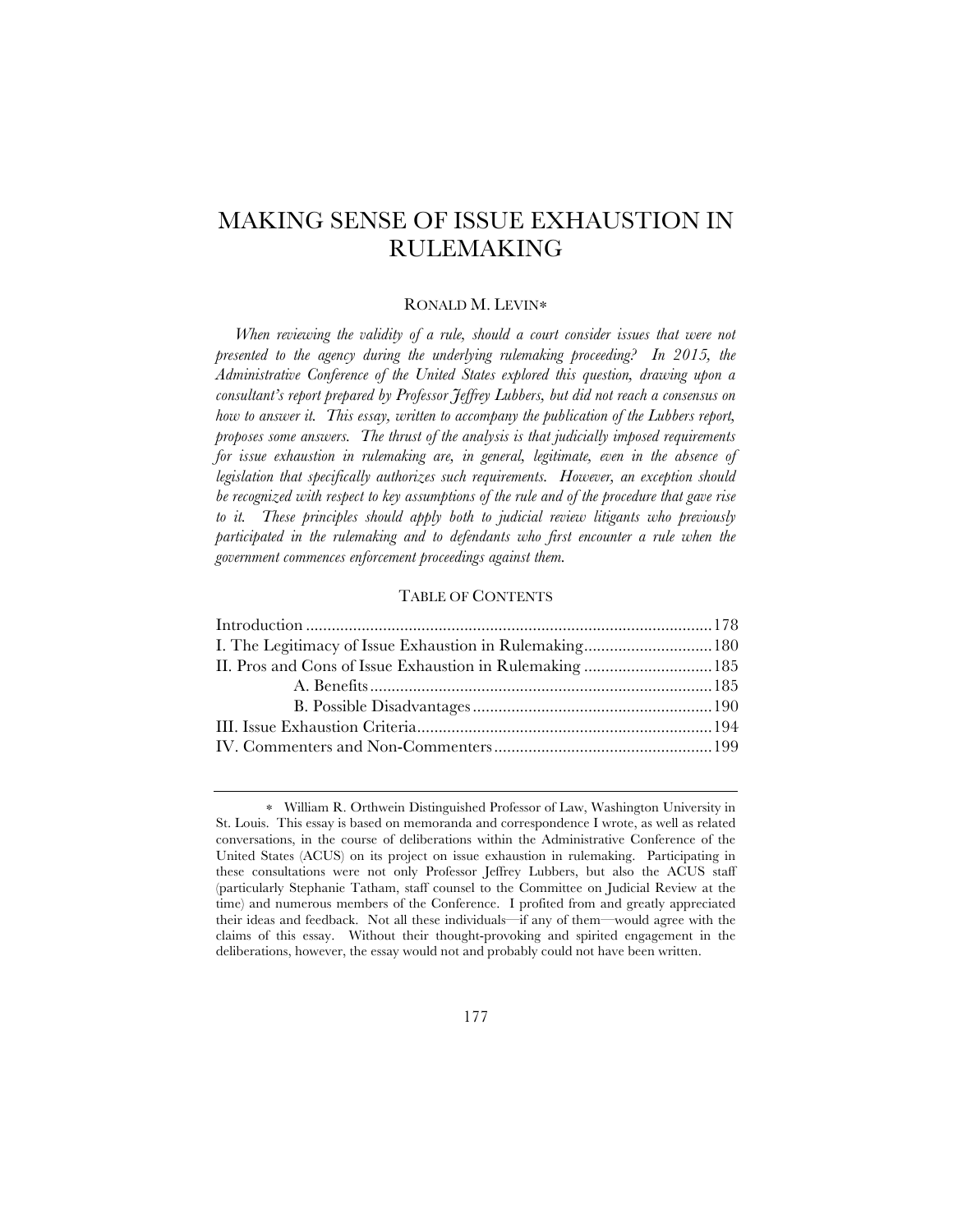| 178<br><i>ADMINISTRATIVE LAW REVIEW</i> | [70:1 |
|-----------------------------------------|-------|
|-----------------------------------------|-------|

#### INTRODUCTION

Issue exhaustion—the concept that an appellate court should not consider issues that were not raised below—is frequently an important factor in judicial review of rulemaking. Yet the academic literature on it is exceedingly scanty. I expect, therefore, that Professor Jeffrey Lubbers's article on the subject,<sup>1</sup> published in this issue of the *Administrative Law Review*, will inevitably command attention for its comprehensive compilation of the relevant case law and scholarship and its critical analysis of many policy issues raised by the issue exhaustion doctrine. The article is based on a report that he prepared as a consultant for the Administrative Conference of the United States (ACUS). The Conference's subsequent pronouncement on the subject—ACUS Statement #192—is a brief synthesis of many of Professor Lubbers's themes, with adaptations growing out of deliberations within the Conference's Committee on Judicial Review and the Conference membership as a whole. Both documents will likely be sources of guidance for litigants and courts in future cases.

In my capacity as chair of the Committee on Judicial Review at that time, I participated actively in the development of this body of work. Why, then, am I writing this essay to accompany the publication of the Lubbers report? The answer lies in the somewhat inconclusive nature of the Conference's deliberations on the issue exhaustion project. My committee proposed what I thought was a middle-of-the-road draft recommendation for action by the Assembly of the Conference,3 but the proposal was blocked through a successful objection to the absence of a quorum. The underlying reason for that objection was that several government members disagreed with the proposed recommendation.

After further deliberations by an ad hoc committee, the Conference

<sup>1.</sup> Jeffrey S. Lubbers, *Fail to Comment at Your Own Risk: Does Issue Exhaustion Have a Place in Judicial Review of Rules?*, 70 ADMIN. L. REV. 109 (2018).

 <sup>2.</sup> Statement #19, Issue Exhaustion in Preenforcement Judicial Review of Administrative Rulemaking, 80 Fed. Reg. 60,611 (Oct. 7, 2015) [hereinafter ACUS Statement #19].

<sup>3.</sup> ADMIN. CONFERENCE OF THE UNITED STATES, PROPOSED RECOMMENDATION ON ISSUE EXHAUSTION IN JUDICIAL REVIEW OF ADMINISTRATIVE RULEMAKING (2015), https://www.acus.gov/sites/default/files/documents/COJR%20\_%20Issue%20Exhaustio n%20\_%20Proposed%20Recommendation.pdf [hereinafter PROPOSED RECOMMEND-ATION].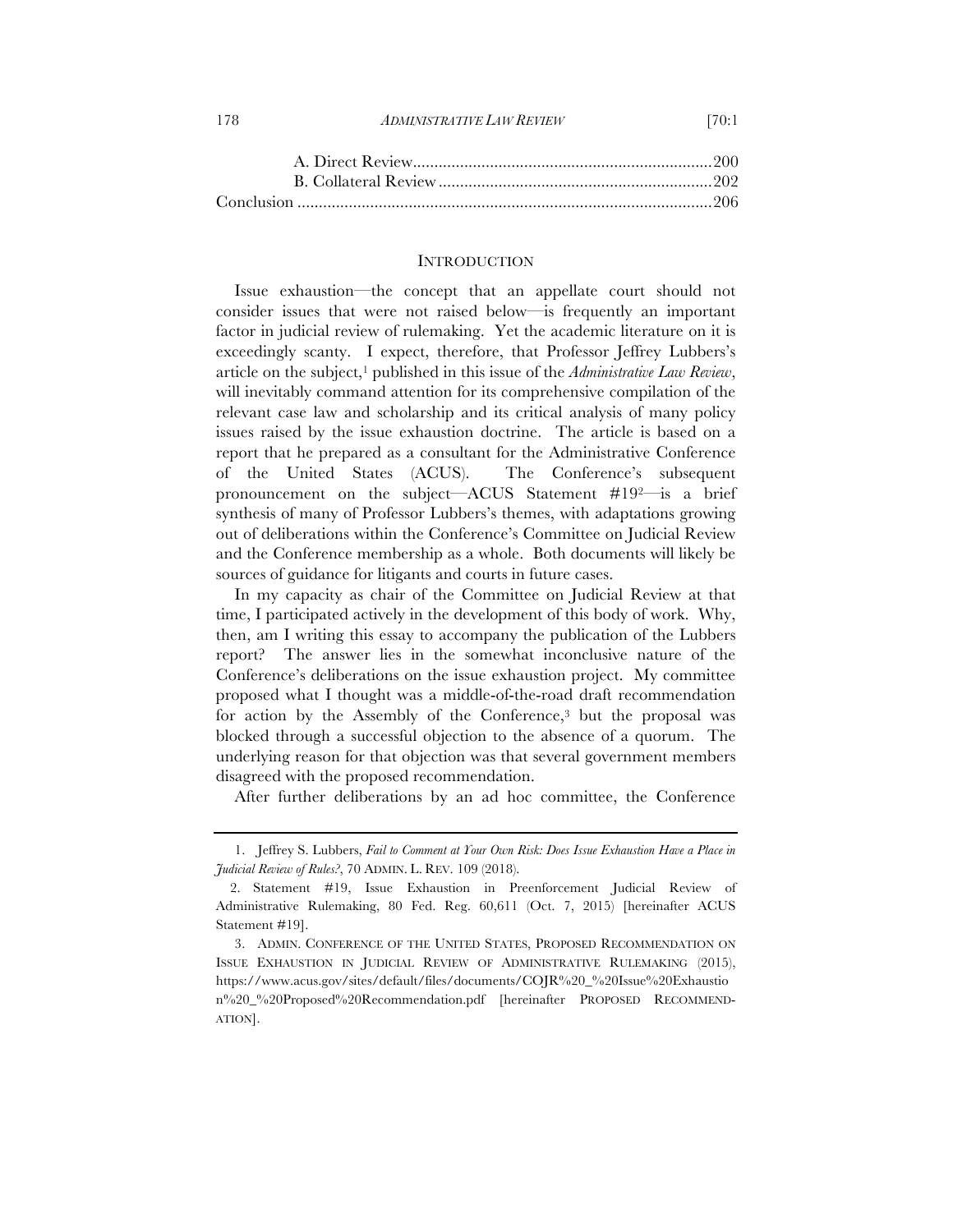settled for a more noncommittal "Statement" in lieu of the usual "recommendation."4 Indeed, the Statement is pervasively ambivalent on the subject of issue exhaustion in rulemaking. It identifies arguments pro and con and "invites" courts to consider various factors that may be relevant to the use of issue exhaustion in a given case,<sup>5</sup> but it does not say that courts *should* follow any of them. In short, although the able and thoughtful members and staff of the Administrative Conference worked hard and created a valuable product, the usual aspirations for a consensus recommendation were not fulfilled.6

This set of events has prompted me to write this essay to draw together and synthesize some theories and arguments that I formulated during the course of the ACUS project. This discussion does not profess to be the last word on the subject, but it does undertake to offer a coherent model that some may wish to endorse, and others might use as a point of departure in devising alternative approaches.

The essay has many continuities with Professor Lubbers's article, but readers will notice at least a difference in emphasis. His discussion is marked by skepticism about whether issue exhaustion has a place in rulemaking at all, at least in the absence of statutory provisions for it. That doubt appears right in the title of his article—"Does Issue Exhaustion Have a Place in Judicial Review of Rules?"—as well as in the body of the article.7 In contrast, my essay takes an essentially sympathetic view of this phenomenon. In my view, the emergence of issue exhaustion requirements in rulemaking is, on the whole, a legitimate response to broad trends in administrative law during the past generation. Thus, the main question should be *how* to apply it. The impetus here is not to detract from the

<sup>4.</sup> According to the Conference website, "On occasion, the Conference membership has acted to adopt a 'Statement' to express its views on a particular matter without making a formal recommendation on the subject. [It] may set forth issues, conclusions from a study, or comments, rather than recommendations." *Recommendations*, ADMIN. CONFERENCE OF U.S., https://www.acus.gov/recommendations (last visited Feb. 2, 2018). One can infer that "Statements" will generally be less ambitious than "recommendations."

<sup>5.</sup> ACUS Statement #19, *supra* note 2, at 60,612–13.

<sup>6.</sup> ACUS is not the only entity that has failed to arrive at a consensus on this subject. Although the 1981 version of the Model State Administrative Procedure Act, adopted prior to most of the case law developments discussed in the Lubbers article, had a provision on issue exhaustion in rulemaking, the 2010 revision is completely silent on the subject. *Compare* MODEL STATE ADMIN. PROCEDURE ACT § 5-112(3) (UNIF. LAW COMM'N 1981) (rejecting any issue exhaustion requirement in rulemaking, except as to a litigant who has "been a party in adjudicative proceedings which provided an adequate opportunity to raise the issue"), *with* MODEL STATE ADMIN. PROCEDURE ACT § 506 (UNIF. LAW COMM'N 2010) (addressing remedy exhaustion only).

<sup>7.</sup> Lubbers, *supra* note 1, at 134, 155–60.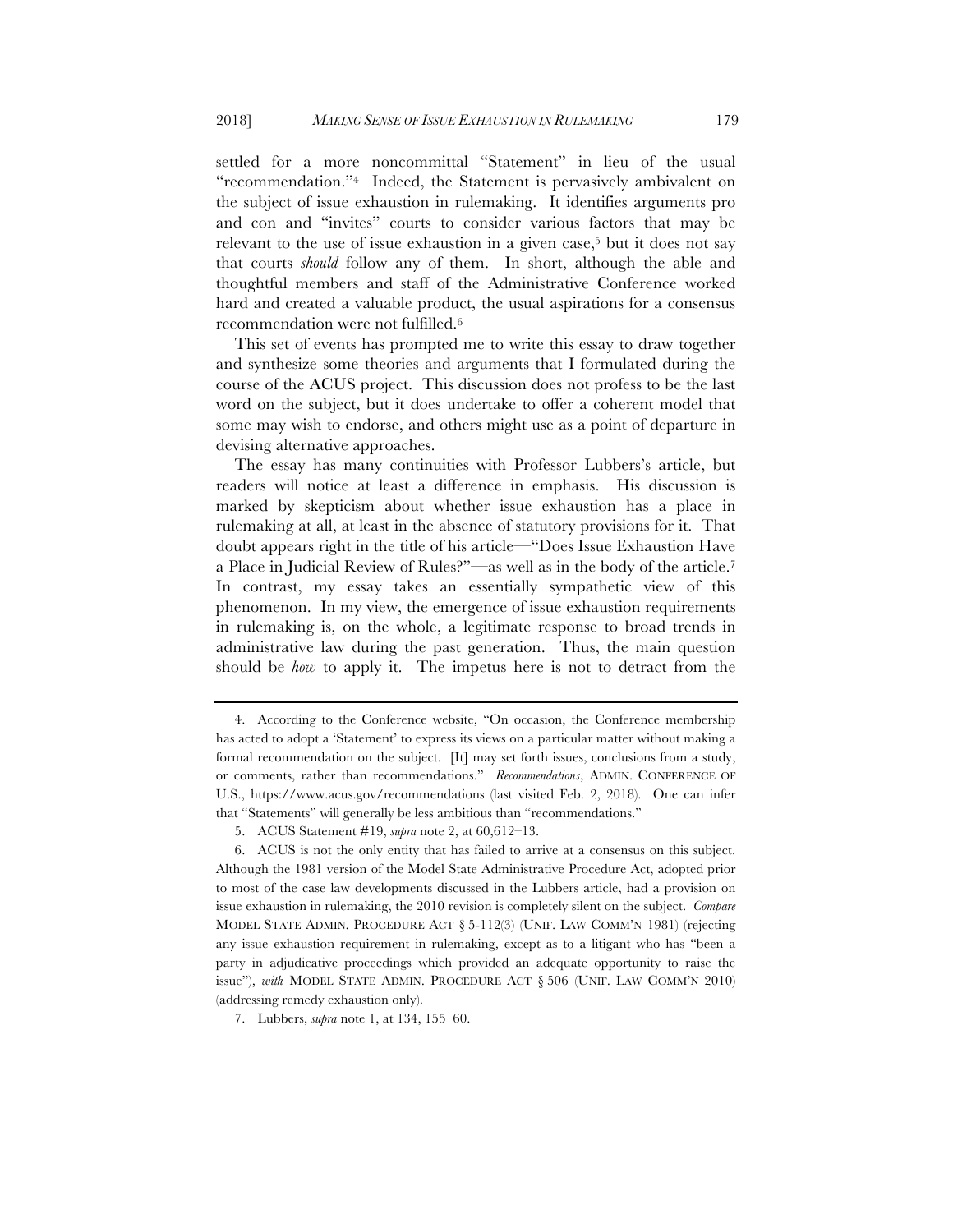contribution of Professor Lubbers, who is well recognized as an administrative law expert (and is also, as of 2017, my coauthor).8 In addition to its formidable research base, his article raises excellent questions that the legal system must somehow confront. Nevertheless, I believe that, as lawyers and judges seek to sort out their answers to his challenges, they may benefit from exposure to a presentation that accepts the extant regime largely as it exists and proposes refinements from within that frame of reference.

Part I of this essay directly addresses questions about the legitimacy of court-created issue exhaustion principles and their compatibility with judicial review provisions of the Administrative Procedure Act (APA).9 Part II evaluates the pros and cons of this body of case law from a policy perspective. Part III draws upon that theoretical foundation in order to identify circumstances that are most conducive to issue exhaustion as well as circumstances that most invite a limitation on the doctrine. These recommendations are, it turns out, largely consistent with criteria that ACUS Statement #19 suggested for consideration. In particular, the essay suggests that the issue exhaustion requirement need not be enforced when a litigant challenges fundamental assumptions underlying the rulemaking. Finally, Part IV takes up a question that ACUS deliberately did not address: the applicability of issue exhaustion when rules are challenged by persons who did not participate in the rulemaking proceeding, including persons who challenge a rule during an enforcement proceeding. essay argues that these litigants should be subject to essentially the same requirements as other litigants.

## I. THE LEGITIMACY OF ISSUE EXHAUSTION IN RULEMAKING

A factor that contributed to making the issue exhaustion project difficult for the Administrative Conference was that, like Professor Lubbers, some participants had serious doubts about whether judicially created issue exhaustion requirements in rulemaking should exist at all. I will begin my discussion with a critical analysis of those reservations.

Is it problematic that so much of the case law on issue exhaustion in rulemaking has developed without an explicit statutory foundation? Such was the thrust of an objection that Professor William Funk lodged in a brief but pointed article published in 2000.10 He acknowledged that some

<sup>8.</sup> RONALD M. LEVIN & JEFFREY S. LUBBERS, ADMINISTRATIVE LAW AND PROCESS IN A NUTSHELL (6th ed. 2017).

<sup>9.</sup> 5 U.S.C. §§ 701–706 (2012).

<sup>10.</sup> William Funk, *Exhaustion of Administrative Remedies–New Dimensions Since Darby*, 18 PACE ENVTL. L. REV. 1 (2000).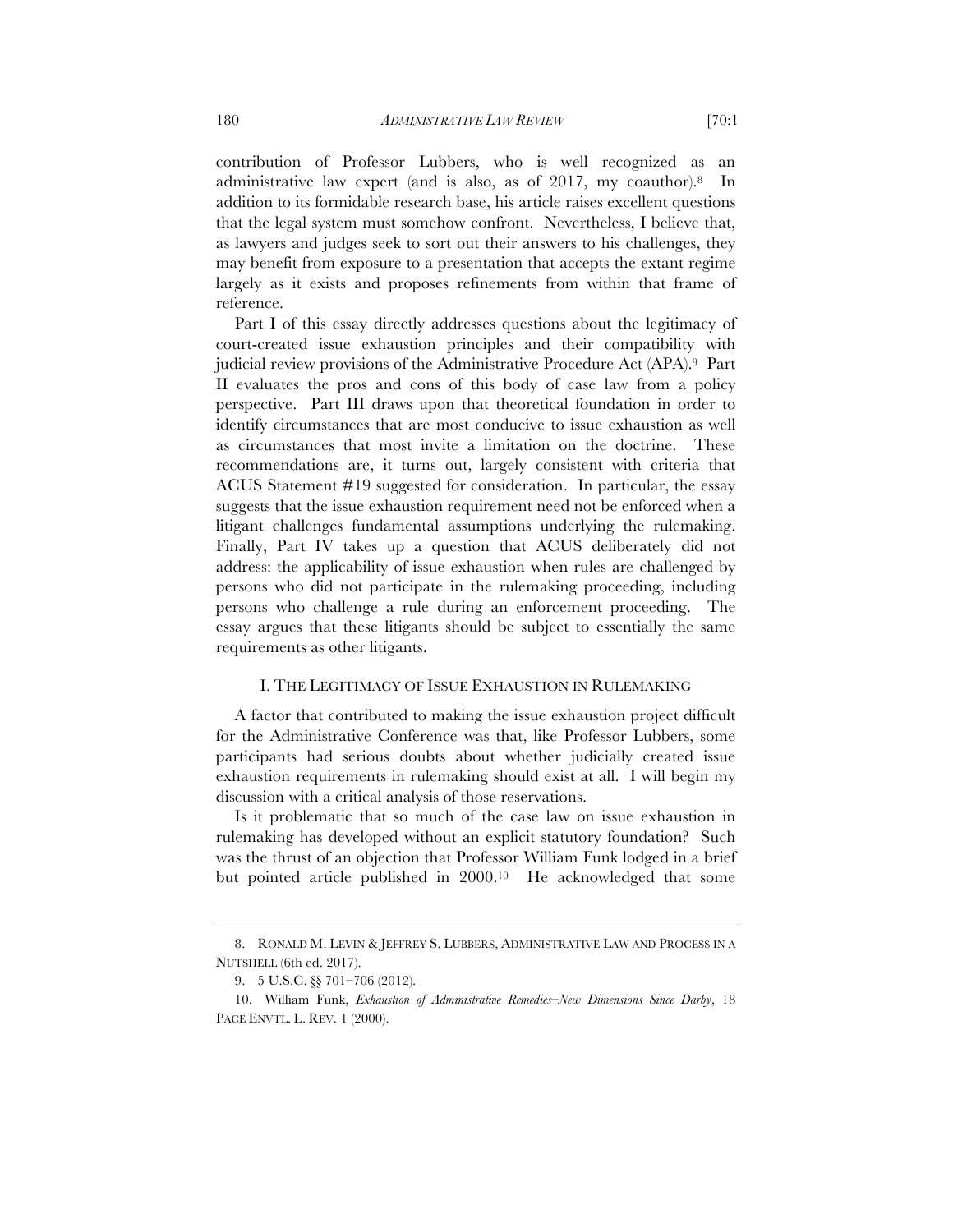statutes do provide for such exhaustion, such as the Communications Act.<sup>11</sup> This provision, he said, is "fairly easy to apply." But, he lamented, "some courts have ignored the specific statutory origin for this requirement and have applied a similar exhaustion requirement in cases totally unrelated to that statute."12 He considered this gap in the cases' reasoning "[u]nfortunate."<sup>13</sup> ACUS Statement #19 cites directly to this statement.<sup>14</sup>

The courts, however, have paid no heed to this line of reasoning. As best I can discover, not a single case has addressed—let alone endorsed the proposition that the absence of statutory support is an obstacle in this area. The courts appear to assume that administrative issue exhaustion falls within their inherent powers in both the adjudication and rulemaking contexts. In the most apposite Supreme Court case, *Sims v. Apfel*,15 the Court observed that "requirements of administrative issue exhaustion are largely creatures of statute," but also noted that at times "we have imposed an issue-exhaustion requirement even in the absence of a statute or regulation."16

Probable reasons behind the courts' assumption can be inferred from the Supreme Court cases quoted in the early pages of Professor Lubbers's article. In civil and criminal cases, after all, appellate courts routinely declare that they will not consider a particular argument because it was not raised below.17 It is not surprising that they would conclude that they can legitimately do the same thing in appeals from agency decisions. *Hormel v. Helvering*<sup>18</sup> made this connection explicit:

Ordinarily an appellate court does not give consideration to issues not raised below. For our procedural scheme contemplates that parties shall come to issue in the trial forum vested with authority to determine questions of fact. This is essential in order that parties may have the opportunity to offer all the evidence they believe relevant to the issues which the trial tribunal is alone competent to decide; it is equally essential in order that litigants may not be surprised on appeal by final decision there of issues upon which they have had no opportunity to introduce evidence. And the basic

<sup>11.</sup> 47 U.S.C. § 405(a) (2012).

<sup>12.</sup> Funk, *supra* note 10, at 17.

<sup>13.</sup> *Id.*

<sup>14.</sup> ACUS Statement #19, *supra* note 2, at 60,612 n.20.

<sup>15.</sup> 530 U.S. 103 (2000).

<sup>16.</sup> *Id.* at 107. Professor Funk is, of course, well aware of this language, having cited to it in a different context. Funk, *supra* note 10, at 13. I interpret him as saying that the Court's assertion of this authority in the rulemaking context has not been adequately defended.

<sup>17.</sup> 9B CHARLES ALAN WRIGHT ET AL., FEDERAL PRACTICE AND PROCEDURE § 2472 (3d ed. 2008); 2A FEDERAL PROCEDURE, LAWYERS' ED. § 3:712 (1994) [hereinafter 2A FED. PROC. L. ED.].

<sup>18.</sup> 312 U.S. 552 (1941).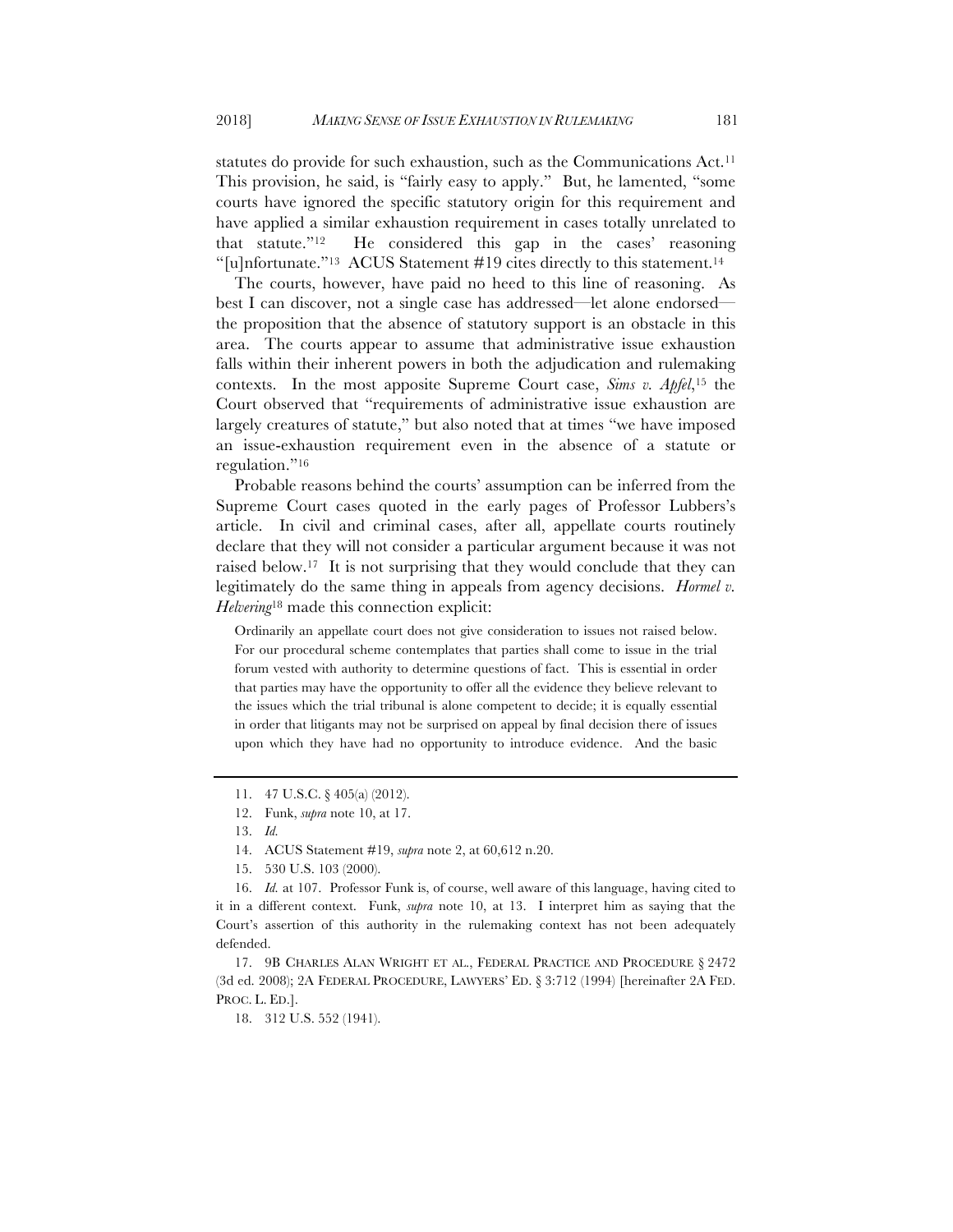reasons which support this general principle applicable to trial courts make it equally desirable that parties should have an opportunity to offer evidence on the general issues involved in the less formal proceedings before administrative agencies entrusted with the responsibility of fact finding.<sup>19</sup>

And in *United States v. L.A. Tucker Truck Lines, Inc.*,20 the Court identified some of the policies that issue exhaustion serves in all of these contexts, including the public's interest in "[o]rderly procedure and good administration," as well as "[s]imple fairness to litigants."21 Of course, those decisions involved administrative adjudication, but the potential for applying them to rulemaking appeals as well is evident.22 In practice, therefore, the courts simply take for granted their power to require issue exhaustion in rulemaking, and the debate has revolved entirely about when they should use that power.<sup>23</sup>

A related criticism raised during the ACUS deliberations was that issue exhaustion in rulemaking, even if not categorically suspect in the absence of legislative direction, seems to be in tension with our legal system's longstanding tradition of allowing liberal access to the courts to redress unlawful or arbitrary administrative action. As a doctrinal matter, that tradition is most concretely reflected in the familiar presumption in favor of reviewability of agency action.24

One way of coming to grips with that critique is to consider the relationship between issue exhaustion and the standard doctrine of exhaustion of administrative remedies, which the ACUS Statement calls "remedy exhaustion."25 That relationship is ill-defined, to put it mildly.26

22. See, for example, *Portland Cement Ass'n v. Ruckelshaus*, 486 F.2d 375, 394 (D.C. Cir. 1973), discussed in Lubbers, *supra* note 1, at 127.

23. I would go further and endorse Judge Wald's suggestion in *Wash. Ass'n for Television & Children v. FCC*, 712 F.2d 677, 681–82 & n.6 (D.C. Cir. 1983), that existing statutes providing for issue exhaustion should, where possible, be construed to harmonize with the criteria that judges have devised in the absence of statutory support. As she argued, the differences among these statutes are so haphazard as to invite the inference that Congress has simply intended for these provisions to codify judicial doctrine. However, one need not agree with this line of reasoning in order to accept the legitimacy of judicial doctrine on issue exhaustion in regulatory schemes in which Congress has not addressed the subject at all.

24. Immigration & Naturalization Serv. v. St. Cyr, 533 U.S. 289, 298 (2001); Bowen v. Mich. Acad. of Family Physicians, 476 U.S. 667, 670 (1986); Abbott Labs. v. Gardner, 387 U.S. 136, 140 (1967).

25. ACUS Statement #19, *supra* note 2, at 60,611.

26. The ambiguity of that relationship was on display in an adjudicative context in *Sims v. Apfel*, 530 U.S. 103 (2000). In *Sims*, the Court declined to invoke the issue exhaustion

<sup>19.</sup> *Id.* at 556.

<sup>20.</sup> 344 U.S. 33 (1952).

<sup>21.</sup> *Id.* at 37.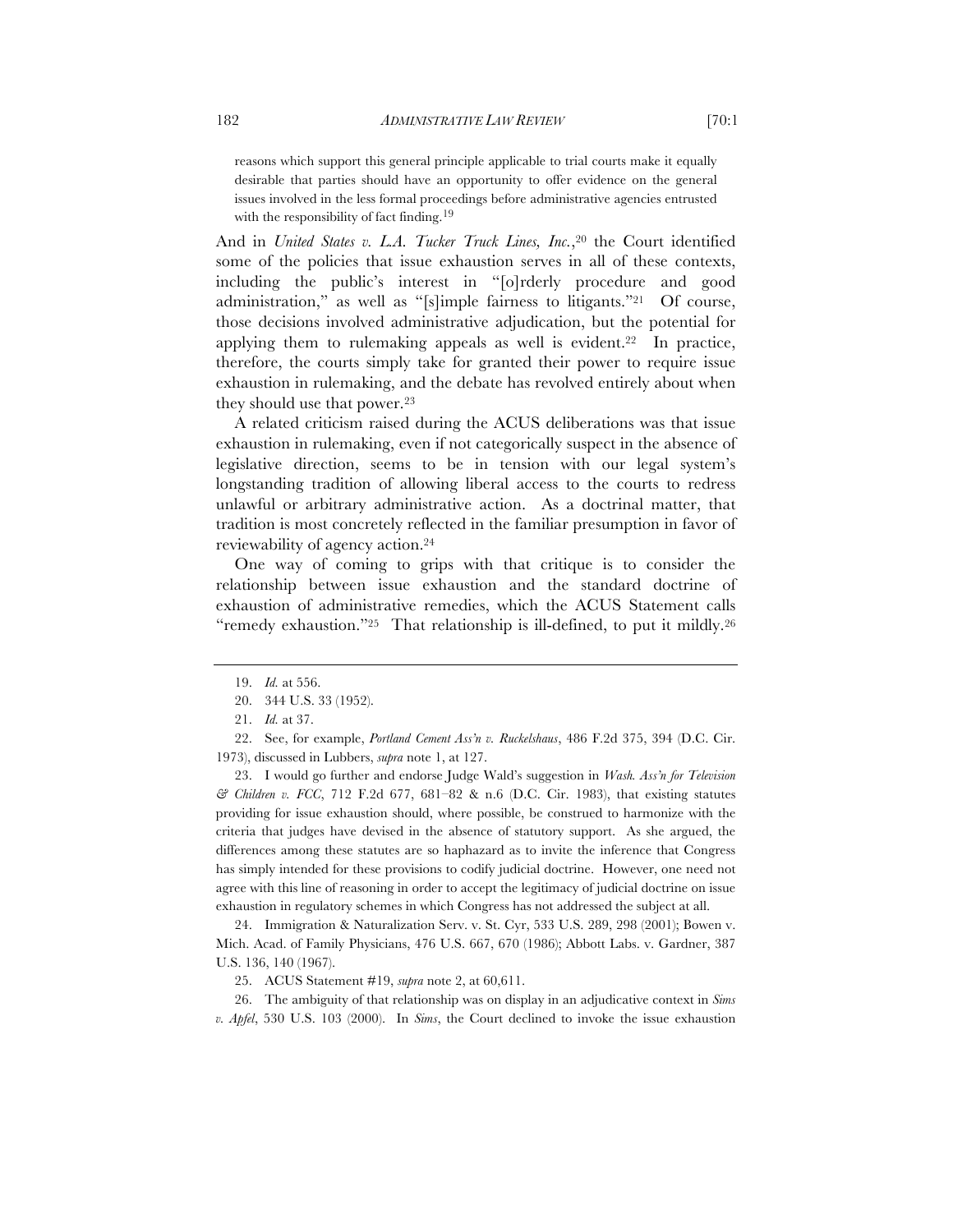Certainly, the usual assumption is that the two doctrines are closely related. Casebooks (including my  $own$ )<sup>27</sup> and treatises<sup>28</sup> regularly discuss issue exhaustion in conjunction with remedy exhaustion, apparently with few or no qualms about the validity of that association. Indeed, the two kinds of exhaustion rest to some degree on similar policies, such as ensuring that the court can get the benefit of agency expertise.

In other respects, however, the two doctrines do diverge, because issue exhaustion is not exactly a doctrine about access to judicial review in the same sense that remedy exhaustion is. If a petitioner raises nine arguments in the court of appeals, eight of which were raised during the rulemaking proceeding (by her, or by anybody else, or by the agency itself), she will get review of at least those eight arguments. It is logically possible to say that she might be "denied access to the courts" with respect to the ninth (if no exception applies), but this is a rather strained use of language. Indeed, a court that discusses issue exhaustion in either the rulemaking or adjudication context will normally do so in the section of its opinion devoted to the merits, not the section that discusses whether the plaintiff has a right to be in court.29 Moreover, as I discussed above, some of the

27. MICHAEL ASIMOW & RONALD M. LEVIN, STATE AND FEDERAL ADMINISTRATIVE LAW 778–80 (4th ed. 2014); STEPHEN G. BREYER ET AL., ADMINISTRATIVE LAW AND REGULATORY POLICY 926 (6th ed. 2006); WILLIAM F. FUNK ET AL., ADMINISTRATIVE PROCEDURE AND PRACTICE 525–26 (5th ed. 2014).

28. 4 CHARLES H. KOCH, JR., ADMINISTRATIVE LAW AND PRACTICE § 12:21[5] (3d ed. 2010); 2 RICHARD J. PIERCE, JR., ADMINISTRATIVE LAW TREATISE § 15.8 (5th ed. 2010).

29. In *Fed. Power Comm'n v. Colo. Interstate Gas Co.*, 348 U.S. 492 (1955), the Court faulted a court of appeals for bypassing the issue exhaustion required by the Natural Gas Act. It added that the Administrative Procedure Act (APA) did not require any different result, because § 10(e) of that Act (now codified at 5 U.S.C. § 706) "applies only to situations in which the question at issue has been properly 'presented.'" *Id.* at 500 & n.5. This was a reference to the APA language that provides, in its current form: "To the extent relevant to decision and *when presented*, the reviewing court shall decide all questions of law . . . ." 5 U.S.C. § 706 (2012) (emphasis added). Professor Lubbers makes some good arguments as to why this remark is too slight to support broad inferences about the Court's views on issue exhaustion. Lubbers, *supra* note 1, at 118–19. The fact remains, however, that on the only occasion on which the Court has tried to relate issue exhaustion to the APA, it looked to the

requirement in a Social Security disability benefits appeal, maintaining that the proceedings were so informal that they bore little resemblance to adversarial adjudication in the courts. The dissenters claimed that an issue exhaustion requirement would have served administrative law values such as taking advantage of the agency's expertise, but the majority was unmoved. As Professor Funk insightfully observed, the dissent saw issue exhaustion as "merely a lesser included aspect of the doctrine of exhausting administrative remedies," while the majority treated issue exhaustion as "its own sui generis common law doctrine." Funk, *supra* note 10, at 15.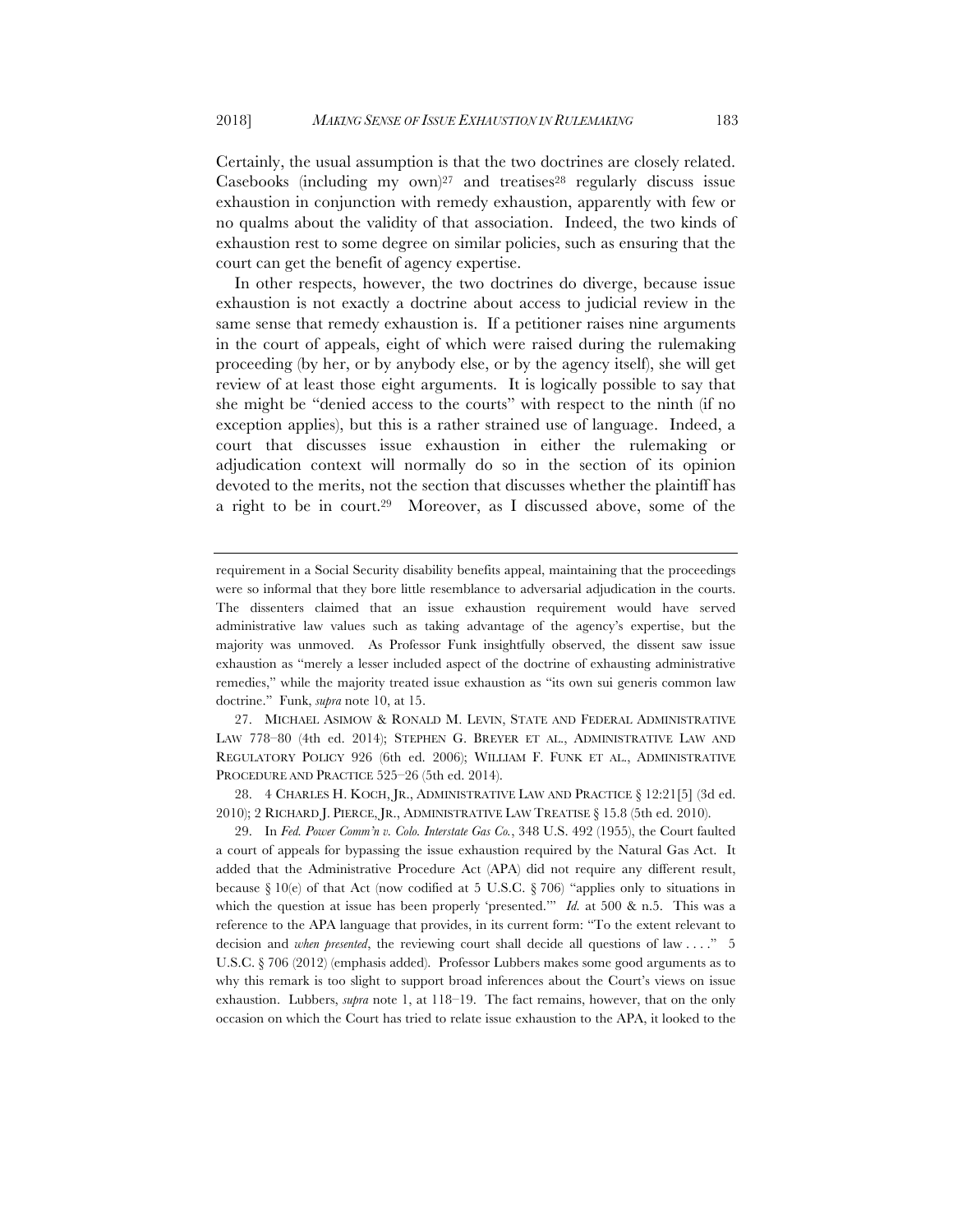justifications for issue exhaustion in regulatory proceedings are based on factors that those proceedings share with other varieties of litigation in the civil and criminal spheres, not on considerations distinctive to administrative law.

If we think about issue exhaustion as an aspect of a court's consideration of the merits of a dispute, rather than about access to judicial review, the APA's presumption of reviewability immediately looks less relevant to the debate about its legitimacy, if relevant at all. That reasoning may help to explain why the courts have apparently never discussed the presumption as potentially pertinent to that debate. Indeed, any notion that the APA forbids courts from imposing an issue exhaustion requirement would prove too much, because it would imply that they also lack authority to require issue exhaustion in judicial review of agency adjudication—a requirement that is much more longstanding.

A similar analysis can shed light on the question of whether issue exhaustion in rulemaking is in tension with *Darby v. Cisneros*.30 In *Darby*, the Supreme Court construed the last sentence of § 704 of the APA, which provides:

Except as otherwise expressly required by statute, agency action otherwise final is final for the purposes of this section whether or not there has been presented or determined an application for a declaratory order, for any form of reconsideration, or, unless the agency otherwise requires by rule and provides that the action meanwhile is inoperative, for an appeal to superior agency authority.31

By its language, that provision merely allows a dispensation from the requirement of finality (normally a prerequisite to judicial review), but the Court held that it also provides a dispensation from exhaustion under like circumstances.<sup>32</sup> Professor Funk argues that, because  $\S 704$  applies equally to adjudication and rulemaking, the logic of *Darby* should foreclose any "exhaustion required as a precondition of judicial review of rulemaking," including issue exhaustion, unless that precondition is spelled out in a statute or an appropriate regulation. He maintains that the courts' failure to confront this possibility indicates that they are "hopelessly confused."33

I, however, do not discern such confusion (hopeless or otherwise). The Court's specific point in *Darby* was that Congress's goal of relaxing the finality requirement in APA cases would be frustrated if § 704 were not construed to apply to exhaustion: "If courts were able to impose additional exhaustion requirements beyond those provided by Congress or the agency,

Act's scope of review section, not to earlier sections governing access to the courts.

<sup>30.</sup> 509 U.S. 137 (1993).

<sup>31.</sup> 5 U.S.C. § 704.

<sup>32.</sup> *Darby*, 509 U.S. at 153–54.

<sup>33.</sup> Funk, *supra* note 10, at 18.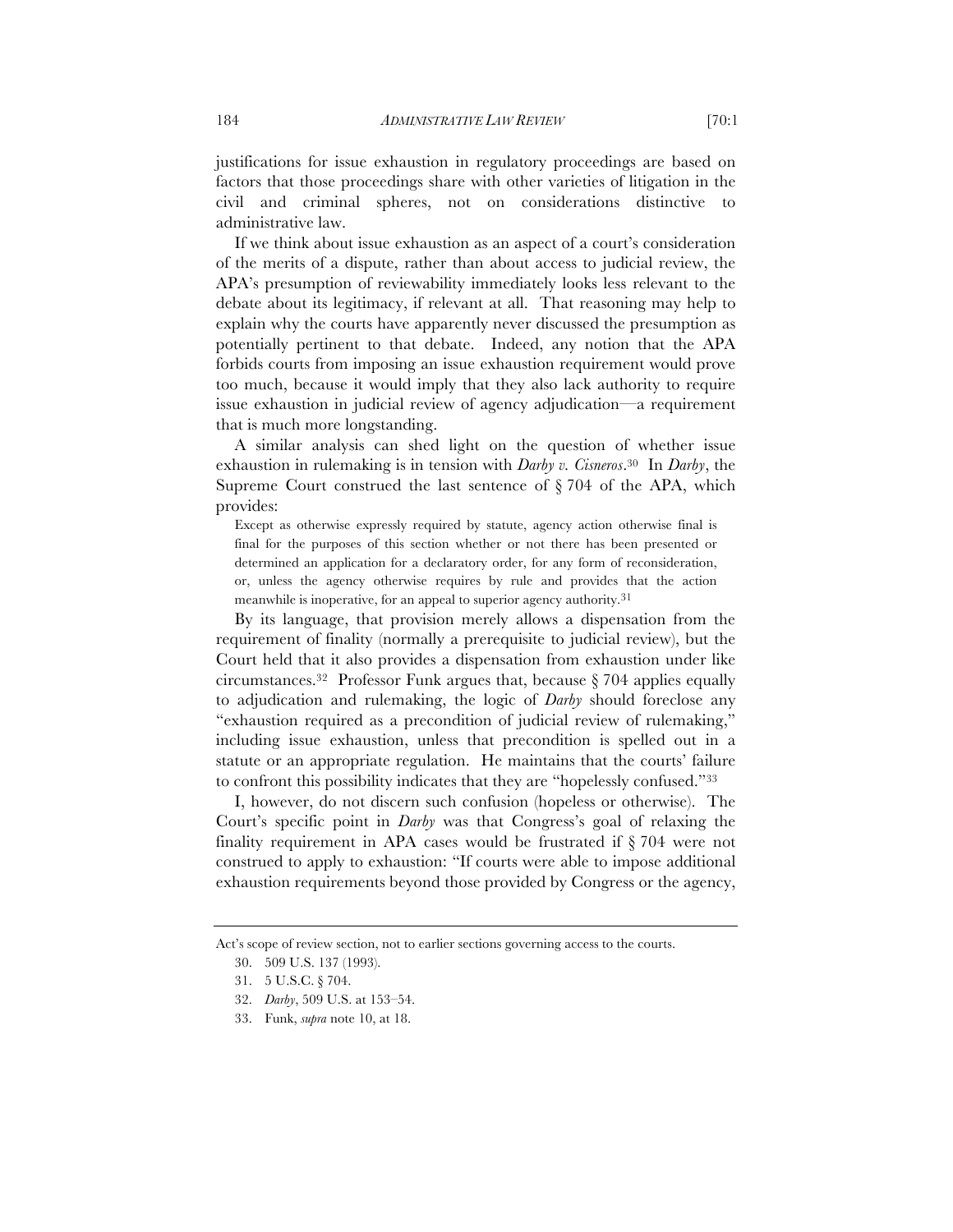the last sentence of  $\S$  704] would make no sense."<sup>34</sup> Logically, this must refer to remedy exhaustion, which is functionally equivalent to finality. At most, therefore, *Darby* means that remedy exhaustion should also be unavailable in an APA case—a point that has little or no practical significance in a rulemaking context.<sup>35</sup> The Court's logic simply doesn't apply to issue exhaustion, which is by no means equivalent to the "final agency action" principle. The Court's broad statements that Congress meant to negate "exhaustion" should be read in that light. More fundamentally, if I am correct in my contention that issue exhaustion is ultimately not concerned with access to judicial review, one should not expect § 704 to address it in the first place.

# II. PROS AND CONS OF ISSUE EXHAUSTION IN RULEMAKING

If, as the previous section suggested, judicially created requirements for issue exhaustion in rulemaking are not illegitimate as such, debate should focus on questions about *when* they should come into play. ACUS Statement #19 speaks to that subject in two long paragraphs that summarized nearly a dozen potential advantages and disadvantages of the requirement.36 Such a listing could not, by its nature, tell the reader very much about how the various factors net out, let alone how they should apply to specific cases—but the Conference did not expect it to fulfill those goals. Rather, it was designed to provide raw material that readers could use in forming their own conclusions. Accordingly, the following discussion attempts to carry the inquiry a few steps further with a more definite set of normative premises.

# *A. Benefits*

I will begin with some factors that militate in favor of a relatively robust

<sup>34.</sup> *Darby*, 509 U.S. at 146–47.

<sup>35.</sup> *See* Lubbers, *supra* note 1, at 121–22 (discussing this issue). A *proposed* rule is not reviewable, because it is not a final agency action. *In re* Murphy Energy Corp., 788 F.3d 330, 334 (D.C. Cir. 2015). Moreover, apart from the notice of proposed rulemaking, an agency that is engaged in rulemaking would normally not render any interim decision from which an appeal could potentially be taken. Thus, the question of whether remedy exhaustion would also negate review during the proceeding is a moot point. After the issuance of the rule, a final agency action does exist, but courts do not hold that an individual litigant is barred from challenging it if he or she did not participate in the rulemaking proceeding. As one court has observed, such a principle would mean that the vast majority of potential litigants could not sue; and if no one filed comments on a rule, no one could challenge it. Dobbs v. Train, 409 F. Supp. 432, 445 (N.D. Ga. 1975), *aff'd sub nom.* Dobbs v. Costle, 559 F.2d 946, 947 (5th Cir. 1977).

<sup>36.</sup> ACUS Statement #19, *supra* note 2, at 60,612.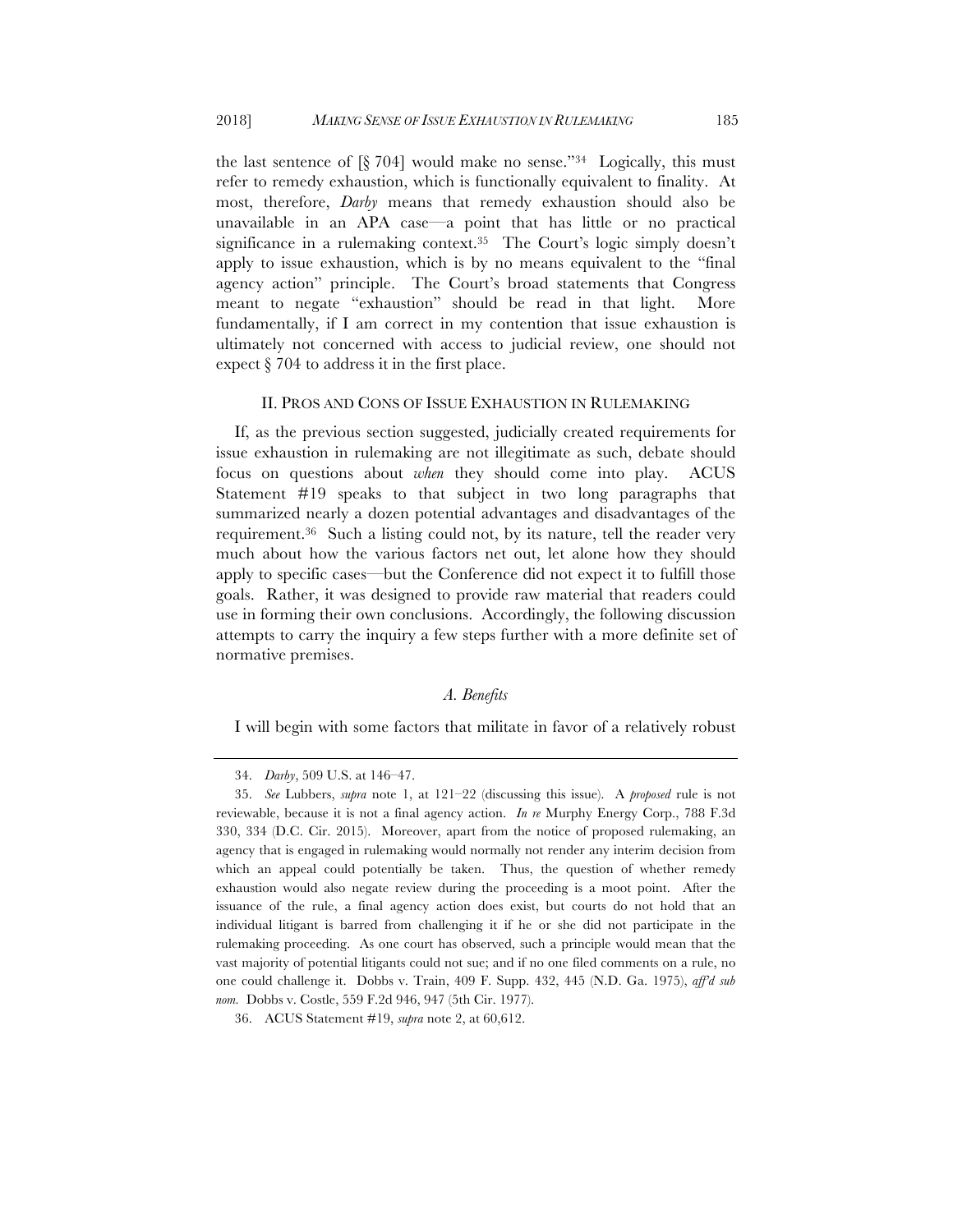requirement of issue exhaustion in rulemaking. One traditional argument for issue exhaustion that does seem applicable to rulemaking is that, at least some of the time, it is unfair to fault an agency for not offering a good answer to a question that no one asked it to address.

*Sims v. Apfel* offers a good reference point for this discussion.37 In that case, as Professor Lubbers describes in some detail,38 a claimant had sought judicial review of a denial of disability benefits by the Social Security Administration. The claimant had failed to raise her objection before the Social Security Appeals Council, but the Court declined to apply issue exhaustion, principally because the proceedings were highly informal and inquisitorial rather than adversarial in nature.39 Generalizing, the Court wrote that "the desirability of a court imposing a requirement of issue exhaustion depends on the degree to which the analogy to normal adversarial litigation applies in a particular administrative proceeding."40 To Professor Lubbers, this principle invites doubt about whether courts should create issue exhaustion requirements in the context of rulemaking. Similarly, the ACUS Statement asserts that courts have imposed issue exhaustion in rulemaking "[d]espite *Sims*' focus."41

My view is somewhat different. Of course, a rulemaking proceeding does not have parties. Nevertheless, I would maintain that in important respects modern rulemaking *has* evolved into a somewhat adversarial process, and some of the expectations that courts routinely bring to their own decisionmaking about the propriety of raising an issue for the first time on appeal can, therefore, appropriately carry over to the rulemaking context. Let us consider some arguments favoring that view.

In the first place, there are some issues that an agency is expected to address *because* a party brought them up. For example, one obligation of a rulemaking agency is to respond to significant comments tendered during the comment period.42 Obviously, this obligation implies that the agency might not have had to respond to the substance of the comment if no one had made it. Similarly, an agency is expected to explore alternatives to its

<sup>37.</sup> 530 U.S. 103 (2000).

<sup>38.</sup> Lubbers, *supra* note 1, at 120–21, 140–41.

<sup>39.</sup> *Sims*, 530 U.S. at 110–12. Justice O'Connor concurred in the result on the narrower basis that the claimant did not have adequate notice of the issue exhaustion requirement, but she did join in the general observation quoted in the text. *Id.* at 112–14 (O'Connor, J., concurring in part and concurring in the judgment).

<sup>40.</sup> *Id.* at 109.

<sup>41.</sup> ACUS Statement #19, *supra* note 2, at 60,612.

<sup>42.</sup> Perez v. Mortg. Bankers Ass'n, 135 S. Ct. 1199, 1203 (2015); La. Fed. Land Bank Ass'n v. Farm Credit Admin., 336 F.3d 1075, 1080 (D.C. Cir. 2003); Safari Aviation, Inc. v. Garvey, 300 F.3d 1144, 1151 (9th Cir. 2002).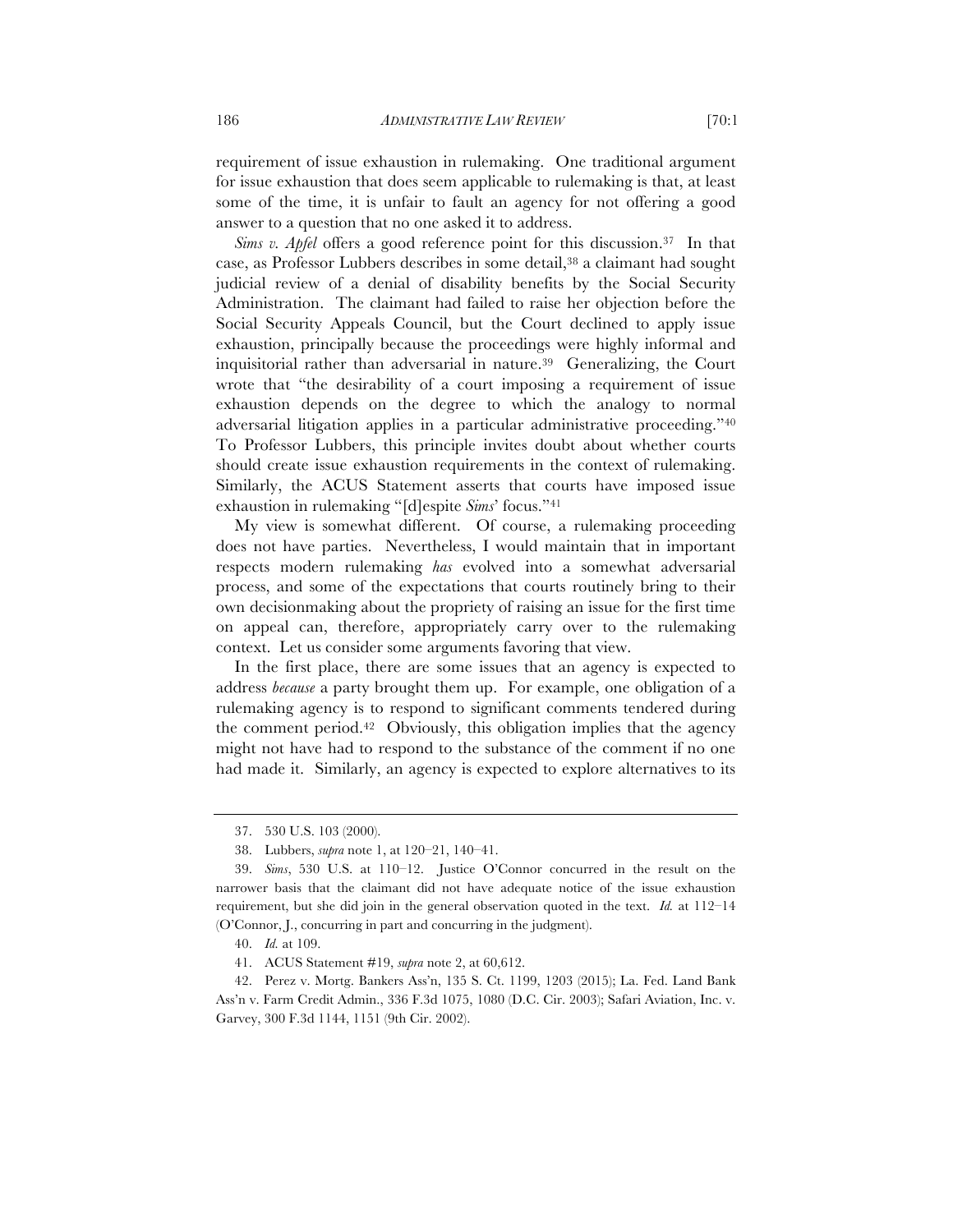proposed rule if the alternatives were obvious *or* if they were suggested by commenters.43 This necessarily means that some alternatives must be considered *if and only if* someone asks the agency to adopt them. Additionally, a court would find that a rule is arbitrary and capricious if an agency "offered an explanation for its decision that runs counter to the evidence before the agency."44 The presence or absence of such evidence in the record may well turn on whether a commenter chose to submit it.

The *Blackletter Statement of Federal Administrative Law*<sup>45</sup> published by the Section of Administrative Law and Regulatory Process of the American Bar Association (ABA) makes a similar point:

Even where courts do not apply the issue-exhaustion doctrine, because the review of agency action under the "arbitrary and capricious" standard of  $\S 706(2)(A)$  is limited to the record before the agency at the time of its decision, the agency's action may well be deemed reasonable in the absence of an argument that was not presented to the agency. Thus, the absence of an argument at the administrative level may affect the substance, if not the availability, of review.46

As the language of the quotation shows, the Section did not characterize the dynamic it was describing as "issue exhaustion." I would be less reluctant to use that term, because, as explained above, I tend to think of issue exhaustion as closely related to a court's consideration of the merits of a dispute, rather than as an aspect of the "availability of review." The verbal similarity between the name of the doctrine and the traditional requirement of exhaustion of administrative remedies—or remedy exhaustion, as ACUS calls it—tends to obscure that connection. Regardless of how one comes out on this terminological question, however, the reality of the underlying relationship between the contents of public comments and the breadth of the reviewing court's role is clear.

To frame the matter in structural terms, the adversarial—or at least

<sup>43.</sup> Dep't of Transp. v. Pub. Citizen, 541 U.S. 752, 764–65 (2004) ("[T]his case does *not* involve . . . any challenge to the [environmental assessment] due to [the agency's] failure properly to consider possible alternatives to the proposed action . . . . Because respondents did not raise these particular objections to the [environmental assessment], [the agency] was not given the opportunity to examine any proposed alternatives to determine if they were reasonably available"). On the other hand, "an [environmental assessment's or environmental impact statement's] flaws might be so obvious that there is no need for a commentator to point them out specifically in order to preserve its ability to challenge a proposed action." *Id.* at 765.

<sup>44.</sup> Motor Vehicle Mfrs. Ass'n v. State Farm Mut. Auto. Ins. Co., 463 U.S. 29, 43 (1983).

<sup>45.</sup> ABA SECTION OF ADMIN. L. & REG. PRACTICE, A BLACKLETTER STATEMENT OF FEDERAL ADMINISTRATIVE LAW 53–54 (2d ed. 2013).

<sup>46.</sup> *Id.* at 54.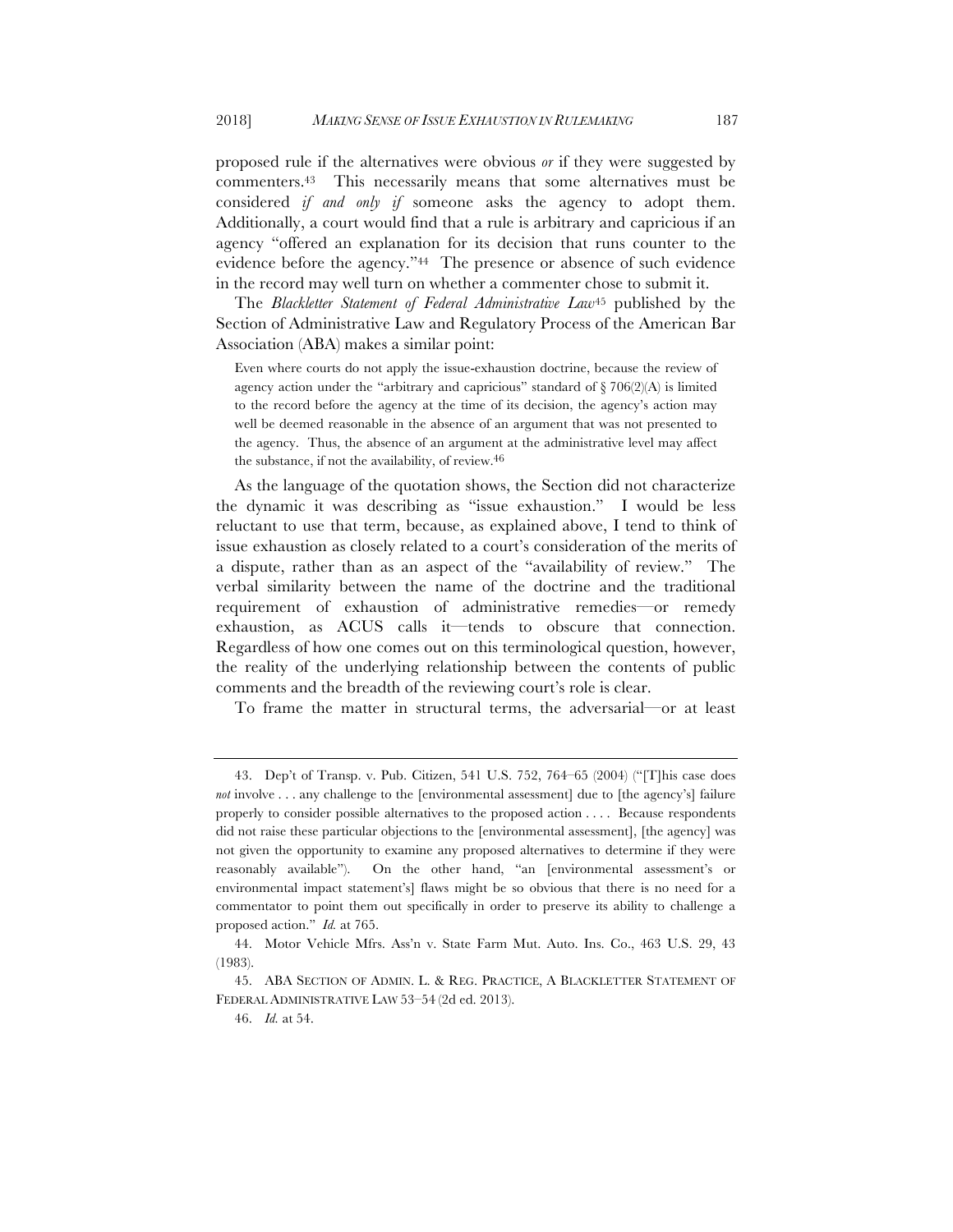dialogic—nature of the comment process serves to put reasonable boundaries on the scope of a rulemaking agency's responsibilities. A rulemaking proceeding typically implicates many issues that the agency knows perfectly well it has a duty to address, regardless of whether any commenter brings them up, such as the basics of the statutory authority under which it acts, as well as the basics of rulemaking procedure as prescribed in the APA, Regulatory Flexibility Act, National Environmental Policy Act, and so forth. As will be seen, I do not argue that issue exhaustion should prevent a court from addressing those issues, even if they were not raised in the underlying rulemaking proceeding.<sup>47</sup> Yet not every logically relevant statutory or procedural question will be so obvious. Some will be quite obscure or strained, and in my view an agency should be able to argue successfully on appeal that it was not required to address those questions if no one who participated in the rulemaking proceeding asked it to do so.<sup>48</sup>

The dialogic role of the comment process also has an affirmative side. This proposition was indirectly reflected in a comment letter that the ABA Administrative Law Section submitted in 2011 to the House Judiciary Committee.49 The letter questioned provisions of the proposed Regulatory Accountability Act that would require a rulemaking agency to address a lengthy list of specified "considerations" in every notice-and-comment proceeding.50 The Section argued that these duties were unnecessary:

[W]here particular considerations are important and relevant, they will almost always emerge simply as a result of the dynamics of the rulemaking process . . . . Stakeholders have every incentive to raise the issues that most need attention, and rulemaking agencies have a recognized duty to respond to material and significant comments . . . . This is a fundamental point. The rulemaking process is to a large extent self-regulating. Commenters can be relied on to raise important issues. Knowing this, agencies anticipate the comments. And comments not anticipated must be grappled with.<sup>51</sup>

My suggestion here is that the affirmative side of this "self-regulating" process is inseparable from the negative side, which the issue exhaustion doctrine embodies. Their interaction is a reminder that the choices

<sup>47.</sup> For analysis and authority supporting this limitation, see *infra* notes 79–83 and accompanying text.

<sup>48.</sup> *See* Koretoff v. Vilsack, 707 F.3d 394, 398 (D.C. Cir. 2013) ("[A]gencies have no obligation to anticipate every conceivable argument as to why they might lack . . . statutory authority.").

<sup>49.</sup> ABA Sec. of Admin. L. & Reg. Prac., *Comments on H.R. 3010, the Regulatory Accountability Act of 2011*, 64 ADMIN. L. REV. 619 (2012) [hereinafter *H.R. 3010 Comments*].

<sup>50.</sup> H.R. 3010, 112th Cong. § 3(b) (2011) (proposed § 553(b)).

<sup>51.</sup> *H.R. 3010 Comments*, *supra* note 49, at 633–34.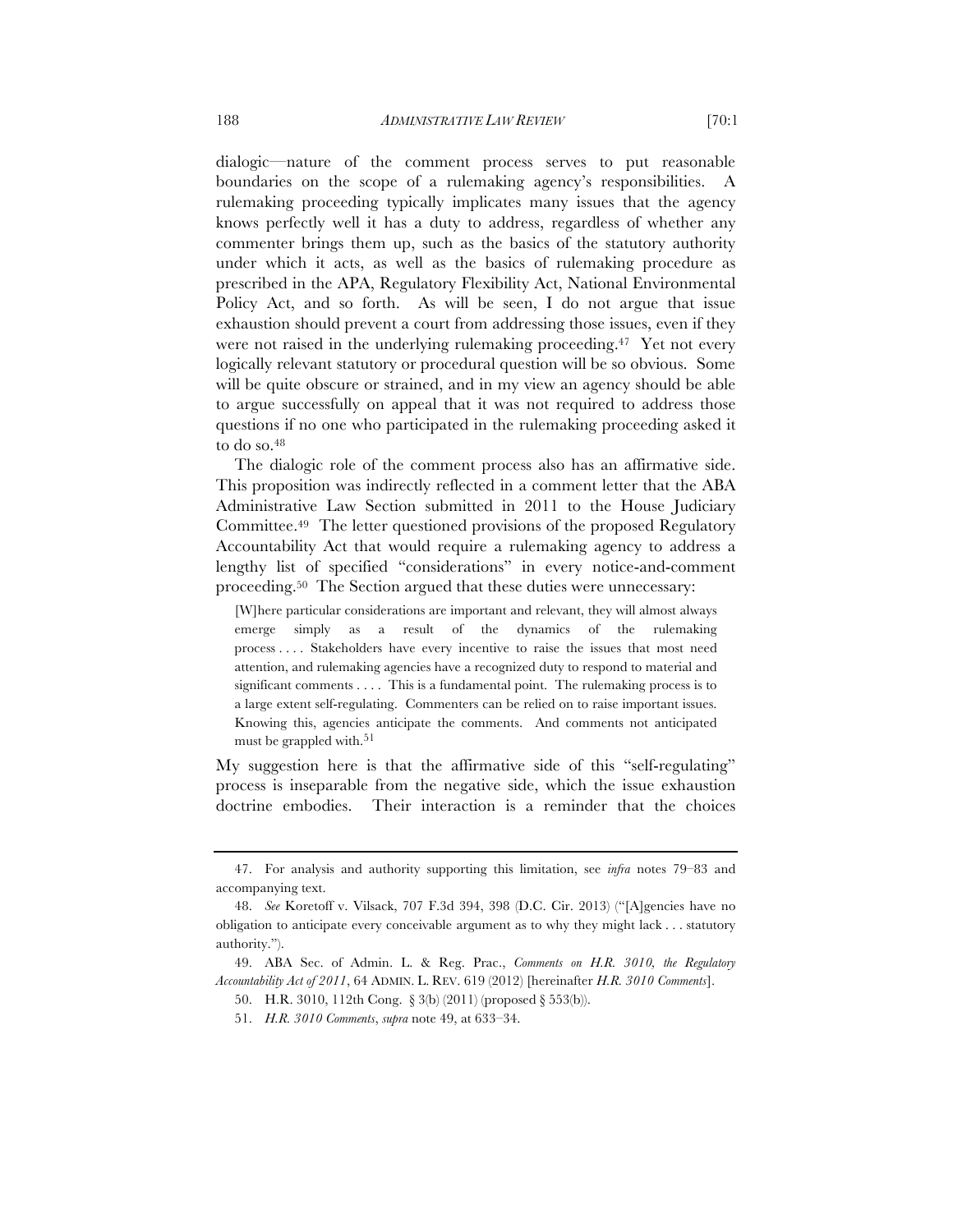commenters make about issues to raise play a crucial role in keeping the scope of a rulemaking proceeding within manageable bounds. That is what I meant when I said that rulemaking has evolved into something of an adversary process. The dialogic process only works because courts do not expect agencies to take up points that parties do not raise, unless those issues are obviously material, or some other basis for waiving issue exhaustion exists.

Seen in light of the above analysis, the rulemaking process seems readily distinguishable from the "informal" procedures at issue in *Sims*.52 That decision turned on the premise that "the [Social Security Appeals] Council, not the claimant, has primary responsibility for identifying and developing the issues;"53 indeed, the written form by which a claimant could file for Council review "strongly suggest[ed] that the Council [did] not depend much, if at all, on claimants to identify issues for review."54 Under these circumstances, the Court reasoned, claimants could not be expected to foresee that their failure to raise an issue before the Council could foreclose them from pursuing that issue in court. In contrast, rulemaking paradigmatically contemplates that the agency depends on commenters to offer information and insights that it would not have discerned on its own. The very essence of this decisional model is that it "give[s] interested persons an opportunity to participate in the rule making through submission of written data, views, or arguments," with an assurance that those submissions will lead to "consideration of the relevant matter presented."55

Serious concerns about the potential for impediments or "ossification" of the rulemaking process would arise if courts expected agencies to address every substantive or procedural issue that a given proposed rule *could* implicate. Administrative lawyers are familiar with the Supreme Court's warning in *Vermont Yankee Nuclear Power Corp. v. Natural Resources Defense Council, Inc.*<sup>56</sup> that uncertainties about the circumstances in which a court might object to an agency's choice of procedures would tend to induce riskaverse agencies to plan for the worst-case scenario, by resorting to whatever procedures a reviewing court *might* think necessary.57 An analogous concern would seem squarely applicable to such a regime. And, in any event, "simple fairness" to the agency, as a litigant, militates against allowing a party to ambush it on appeal with arguments that the agency

<sup>52.</sup> Sims v. Apfel, 530 U.S. 103 (2000).

<sup>53.</sup> *Id.* at 112.

<sup>54.</sup> *Id.*

<sup>55.</sup> 5 U.S.C. § 553(c) (2012).

<sup>56.</sup> 435 U.S. 519 (1978).

<sup>57.</sup> *Id.* at 539–40.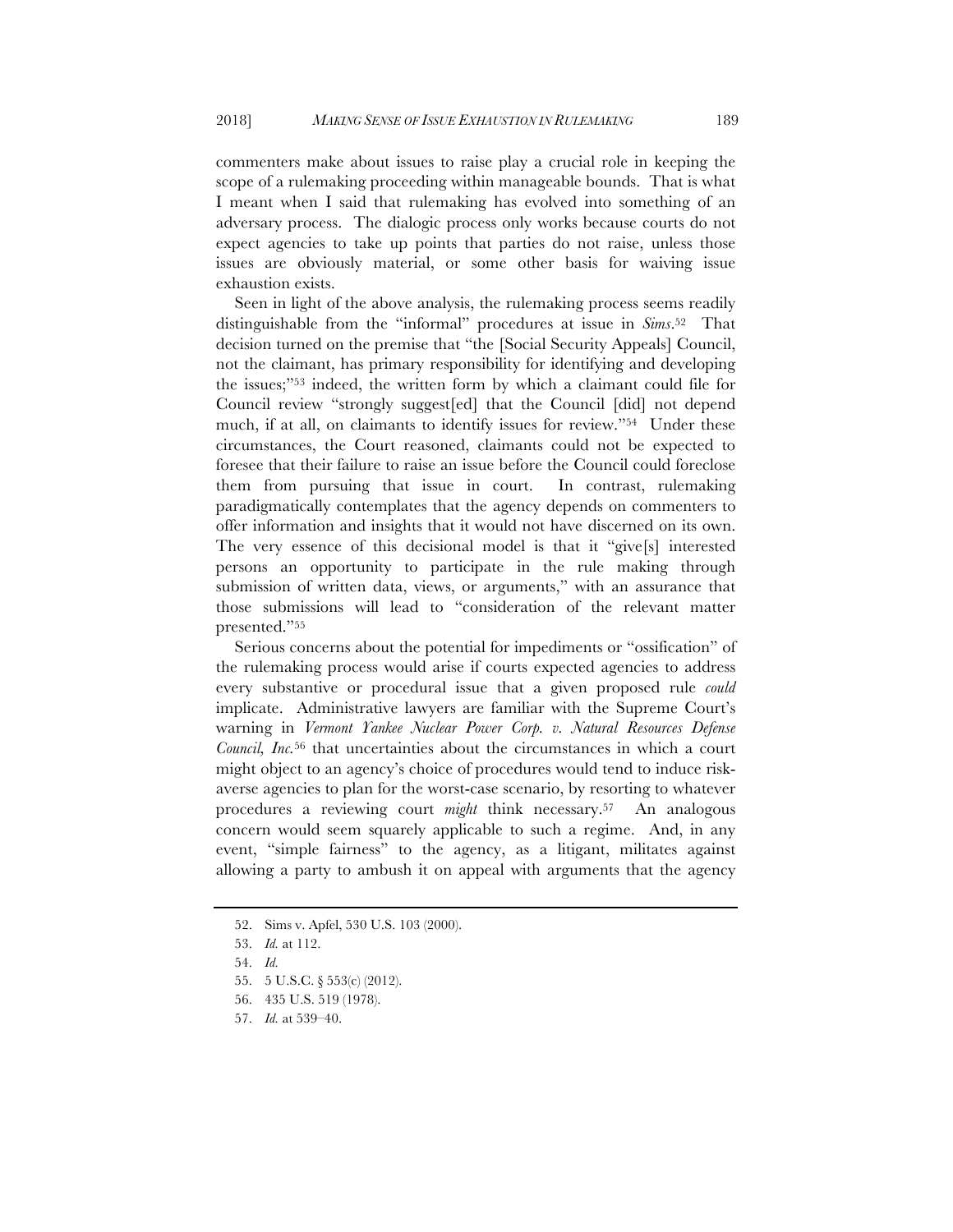had no reason or duty to anticipate at a time when it was in the best position to formulate an effective answer to them.

The reader may object that I have overstated the adversarial aspect of rulemaking proceedings. It is true that the primary focus of my discussion has been on actively contested rules. Those are the ones that are most likely to lead to judicial review and as to which, therefore, issue exhaustion principles are most likely to make a difference. I acknowledge, however, that whatever principles the courts adopt must also be credible when applied to rulemaking proceedings that are not very vigorously challenged but somehow result in judicial review anyway. I do not believe the differences between the two situations are crucial, because my arguments for issue exhaustion are based on the structured opportunities that the rulemaking process affords for raising issues at the administrative level, not on the extent to which they are actually used in a given case. In either situation, a litigant seeking judicial review should be able to challenge the validity of the rule on some grounds—the basic determinations that the agency could be expected to address on its own initiative—but not on as many grounds as would have been available if the agency had been presented with a fuller range of arguments during the administrative proceeding.

#### *B. Possible Disadvantages*

Having staked out a position that is generally sympathetic to at least some issue exhaustion in rulemaking, I will respond to some policy arguments that Professor Lubbers and others have offered to cast doubt on its desirability. One of his principal concerns seems to be that issue exhaustion might operate to prevent judicial review at the behest of people who did not comment in the proceeding, were not adequately represented by anyone who did participate, and perhaps were unaware of the rule before the agency took steps to apply it to them.<sup>58</sup> I agree with this concern, but, as I will develop, my concept of issue exhaustion would not give them any fewer rights than are enjoyed by people who did participate.

Another of Professor Lubbers's concerns is that issue exhaustion may contribute to ossification in rulemaking, because it may have the effect of "inducing people to comment on every possible issue they might potentially want to raise in court."59 He would not "want commenters to feel they have to file 'shotgun' comments in an effort to inoculate themselves from later issue-exhaustion defenses."60 He relies on work on "information

<sup>58.</sup> Lubbers, *supra* note 1, at 155–56, 157–59.

<sup>59.</sup> *Id.* at 96.

<sup>60.</sup> *Id.*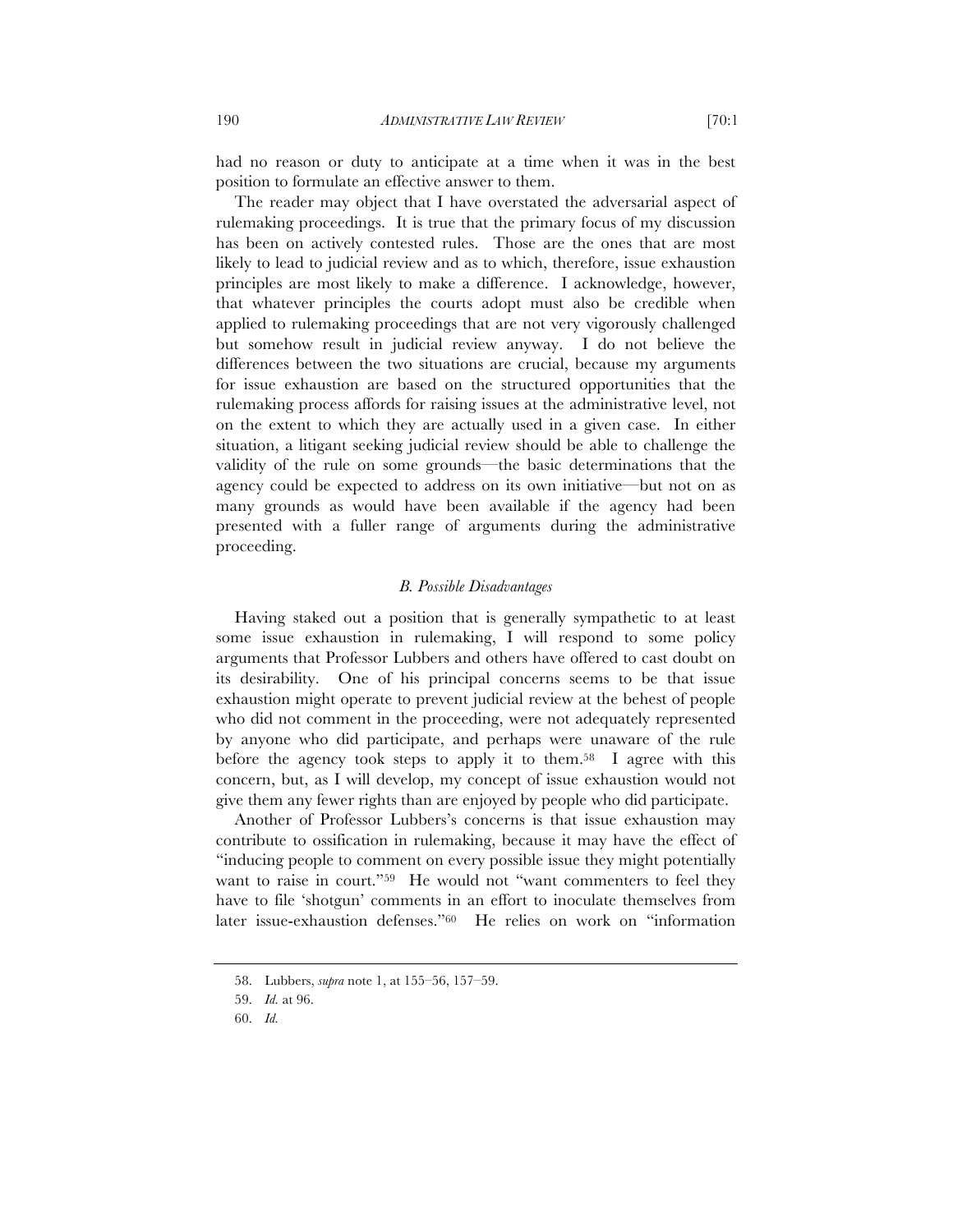capture" by Professor Wendy Wagner.61 According to her, administrative law has traditionally taken the view that the more informational input an agency receives, the better; but, in practice, agencies receive such a barrage of filings, at least in complex rulemaking proceedings, that they have to struggle to handle it.<sup>62</sup> She argues that this phenomenon, fostered in part by issue exhaustion,63 allows the interest groups that deploy it to exercise a kind of "information capture" of the affected agency.

Although one can debate the extent to which issue exhaustion contributes to information capture, $64$  the doctrine should primarily be seen as a constructive response to adversarial tendencies that exist anyway. It induces challengers to bring their issues to the agency first, so that administrators will have a fair opportunity to respond to them.65 I have no doubt that agencies would prefer to have a chance to rebut litigants' contentions at the administrative level, instead of encountering them for the first time on appeal. This was the point of a quip of mine that Professor Lubbers quoted in his report: "I think they would prefer the shotgun to the sandbag any day."66 Indeed, during the Conference's deliberations, agency members proved to be among the strongest defenders of issue exhaustion in rulemaking, and the strength of their commitment contributed to the Conference's difficulty in arriving at a collective position in this project.

At least from the standpoint of their own interests, the agency members' support for strong issue exhaustion requirements was, I believe, reasonable. Among other reasons, a cogent reply to a negative comment at the agency level may deter the litigant from pressing that comment on appeal. That is

65. I do not interpret Professor Wagner's article as actually expressing disapproval of the issue exhaustion requirement in rulemaking. She does say that issue exhaustion amplifies the effects of what she calls information capture, but she seems to take the requirement for granted as part of the background architecture of administrative law. Ultimately, her article proposes for consideration a variety of reforms in administrative law, but relaxation of the issue exhaustion requirement is not one of them. *See id.* at 1403–30.

66. Lubbers, *supra* note 1, at 157 (quoting e-mail message from author).

<sup>61.</sup> *Id.*; *see* Wendy E. Wagner, *Administrative Law, Filter Failure, and Information Capture*, 59 DUKE L.J. 1321 (2010).

<sup>62.</sup> Wagner, *supra* note 61, at 1329–34.

<sup>63.</sup> *Id.* at 1363–64.

<sup>64.</sup> Among Professor Wagner's principal themes is that information capture takes numerous forms. *See id.* at 1351–72. Presumably, many of the voluminous comments that some participants file are intended to influence the agency itself—either by persuading it of the correctness of the commenters' views or by convincing it that a contrary position might not stand up on appeal. By hypothesis, these comments would likely be filed even if issue exhaustion were not a factor. It could be hard to sort out, as an empirical matter, what proportion of the comments are, instead, filed in order to preserve points for appeal, with no hope of influencing the agency.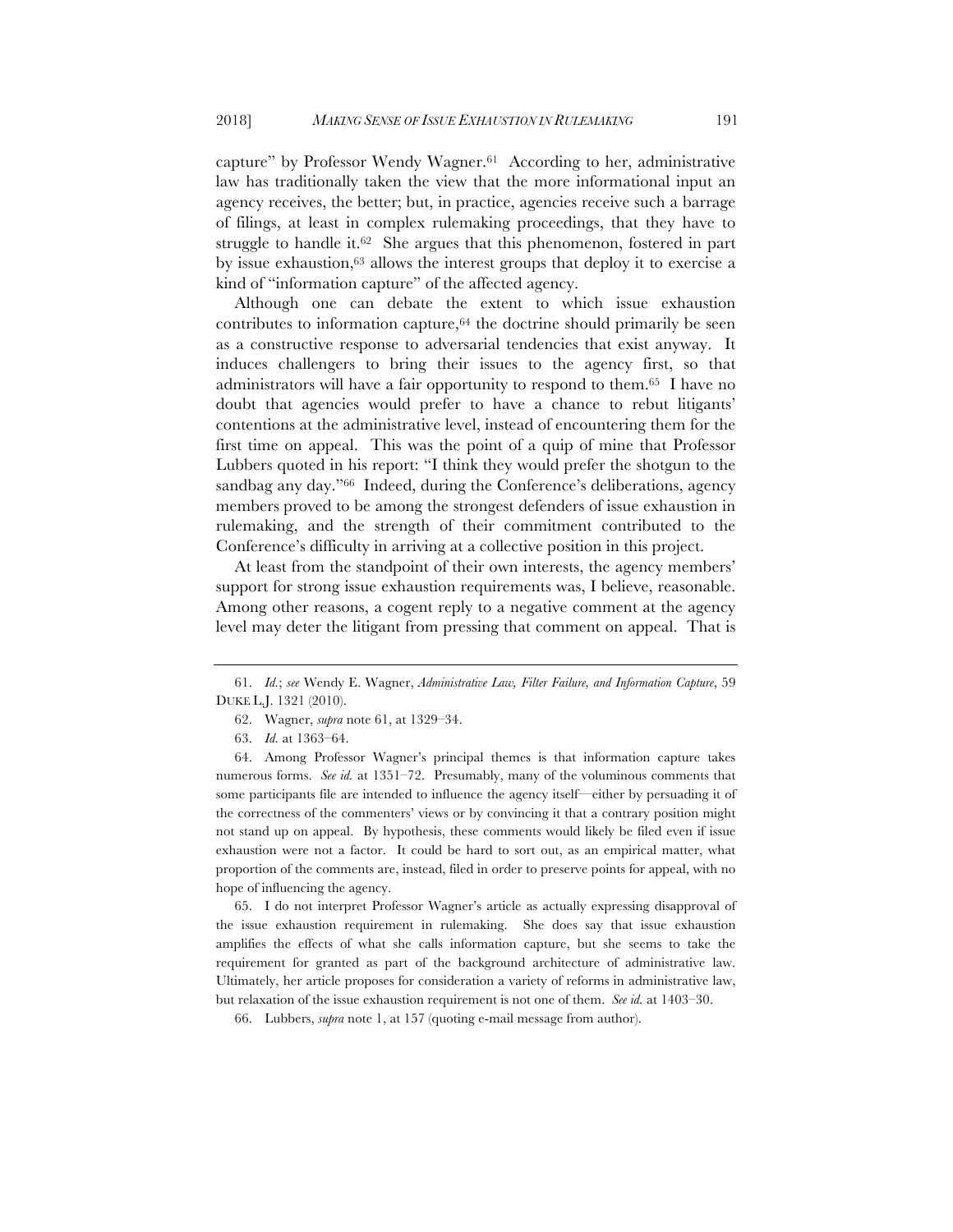exactly the way exhaustion is supposed to work. Moreover, an abandonment of issue exhaustion would turn the "post hoc rationalization" doctrine on its head.67 That doctrine rests on the idea that, where possible, we want issues to be resolved within the regular bureaucratic process, rather than addressed for the first time by agencies' appellate counsel (whether in-house or at the Department of Justice). The various exceptions to issue exhaustion, which I will discuss in the next section, are reasons to *forgive* failure to raise an issue at the administrative level, but in my view, we surely don't want to *encourage* such bypasses.

If anything, as I argued in the previous section, elimination of issue exhaustion requirements might *promote* ossification, because agencies would feel obliged to spend a great deal of time anticipatorily responding to what they *imagine* the objections raised in court will be (and how they will be couched). Issue exhaustion serves to reduce the need for such speculation.

A third area of concern for Professor Lubbers is that "issue exhaustion may benefit well-resourced commenters at the expense of groups that cannot afford to monitor every rulemaking that might affect them."68 Here he extrapolates from comments by Judge Stephen Williams, who had suggested that the adverse consequences of issue exhaustion may be especially severe for "firms that have interests that are not well aligned with the weight of industry viewpoints." Such persons might be disadvantaged not only by resource limitations, but also by the fact that they would not be well represented by dominant firms that do have the wherewithal to engage in continuous monitoring. Judge Williams also recognized that beneficiaries of regulation could be even less likely to have interests that are "aligned" with dominant firms in an industry, so they might well have a similar complaint. Unlike the ossification argument, which arguably is anomalous in its effort to shield agencies from a judicial doctrine that they strongly support, this reservation about issue exhaustion appears to be entirely straightforward and rational from the standpoint of the persons whom it is intended to benefit.

Even so, I have some doubts about the argument insofar as it focuses on distributive consequences. I normally take as a general premise that administrative law principles should not be determined on the basis of which particular social or economic groups would most benefit or suffer from them. Moreover, it is by no means clear that relaxation of issue

<sup>67.</sup> *See* Burlington Truck Lines v. United States, 371 U.S. 156, 168–69 (1962) ("[C]ourts may not accept appellate counsel's post hoc rationalizations for agency action."); *see also* Inv. Co. Inst. v. Camp, 401 U.S. 607, 628 (1971) ("It is the administrative official and not appellate counsel who possesses the expertise that can enlighten and rationalize the search for the meaning and intent of Congress.").

<sup>68.</sup> Lubbers, *supra* note 1, at 158.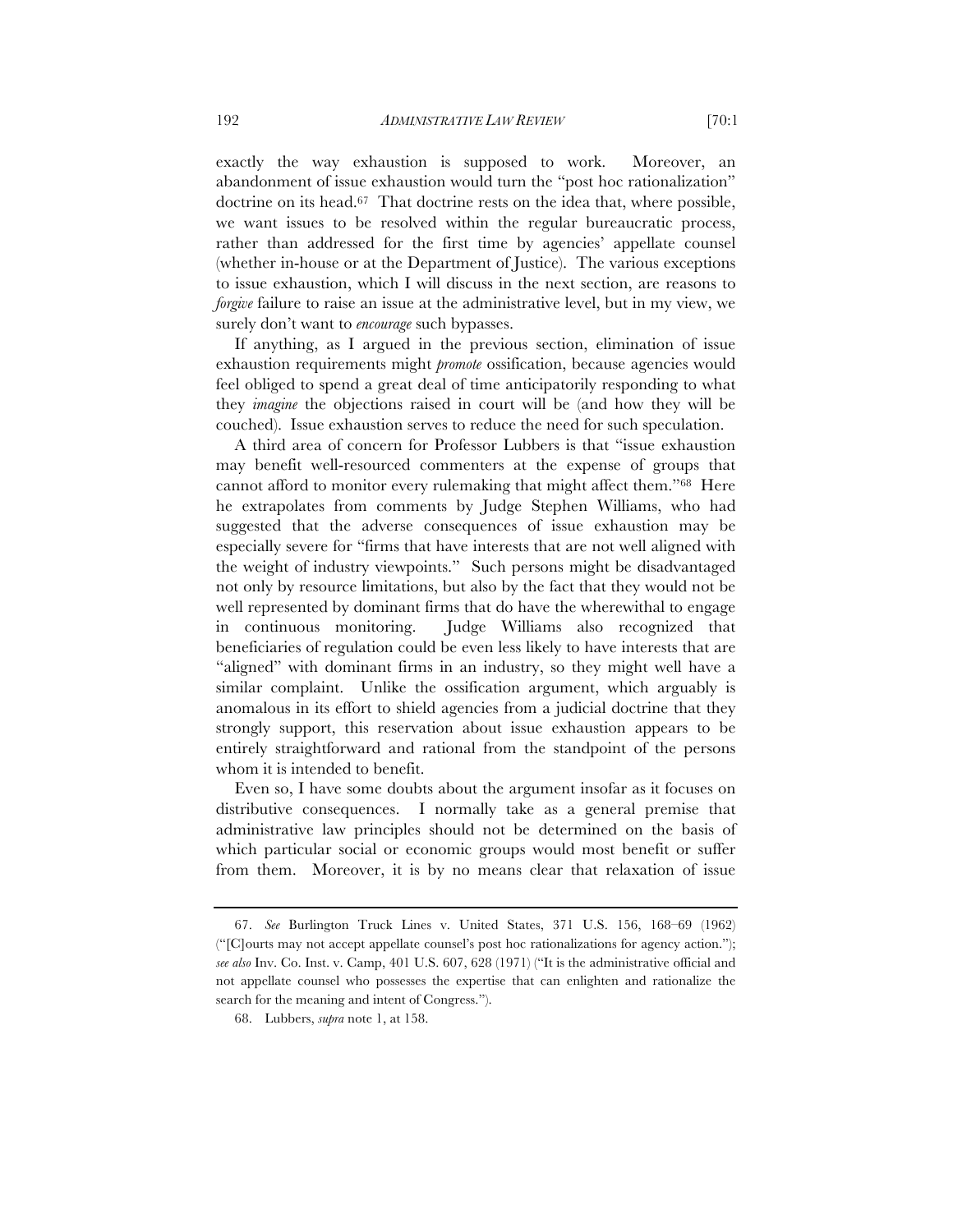exhaustion would go very far to ameliorate the phenomenon of regulatory capture by "well-resourced" interest groups. That phenomenon has manifold manifestations and manifold causes.69

Perhaps, therefore, the better way to regard the "burden on commenters" factor is to focus less on its distributional implications than on the fact that a strong issue exhaustion regime can be a burden for all nonagency participants.70 That burden can entail not only the costs of monitoring to find out about a rulemaking proceeding in the first place, but also the costs of analyzing, researching, and drafting comments with enough specificity to put the agency on notice of the issue in question.<sup>71</sup> I do think that these burdens, so conceived, are entitled to weight in the issue exhaustion calculus, but they have to be weighed against the advantages summarized in the preceding section. Moreover, recognition of the interests of stakeholders must be accompanied by critical analysis of specific proposals for limiting the issue exhaustion requirement. As will be seen below, I have doubts about the solutions that Judge Williams offered as protections for the stakeholder interests that he identified.

Finally, Professor Lubbers observes that it can be difficult for courts to determine whether a given contention was, in fact, tendered to the agency during the rulemaking proceeding.72 I doubt, however, that this task is overly taxing. Petitioners can be asked to point out where in the rulemaking record they raised the point in question, and agency counsel can speak to whether that mention was too obscure. The courts do have to

<sup>69.</sup> For a series of sixteen essays on various aspects of this topic, see *Rooting Out Regulatory Capture*, REG. REV., (June 13, 2016), https://www.theregreview.org/2016/06/13/rootingout-regulatory-capture/.

<sup>70.</sup> Even "well-resourced" participants may experience these burdens. During the ACUS deliberations, a lawyer who regularly litigates appeals from regulations on behalf of "dominant" industry groups noted that issue exhaustion can be a problem for his clients, because the drafting of rulemaking comments is often handled by in-house counsel at trade associations. When these associations retain outside counsel like his law firm to appeal from the rule, the outside lawyers sometimes spot problems with the rule that were not raised below, but these issues might be foreclosed if the court applies issue exhaustion in a restrictive manner.

<sup>71.</sup> Insofar as the commenter intends to raise a given issue on judicial review ultimately anyway, the obligation to do the work earlier and bring it to the agency's attention, so that the agency will be able to respond to it, may not involve much additional burden. Nevertheless, issue exhaustion requires potential appellants to work out their position on an issue—which can entail not only the task of writing, but also internal discussions to hammer out a consensus stance—before they know whether they will be sufficiently aggrieved by a rule to make an appeal worthwhile at all, and before they know whether and how the agency's final decision will in fact implicate the issue in question.

<sup>72.</sup> Lubbers, *supra* note 1, at 160.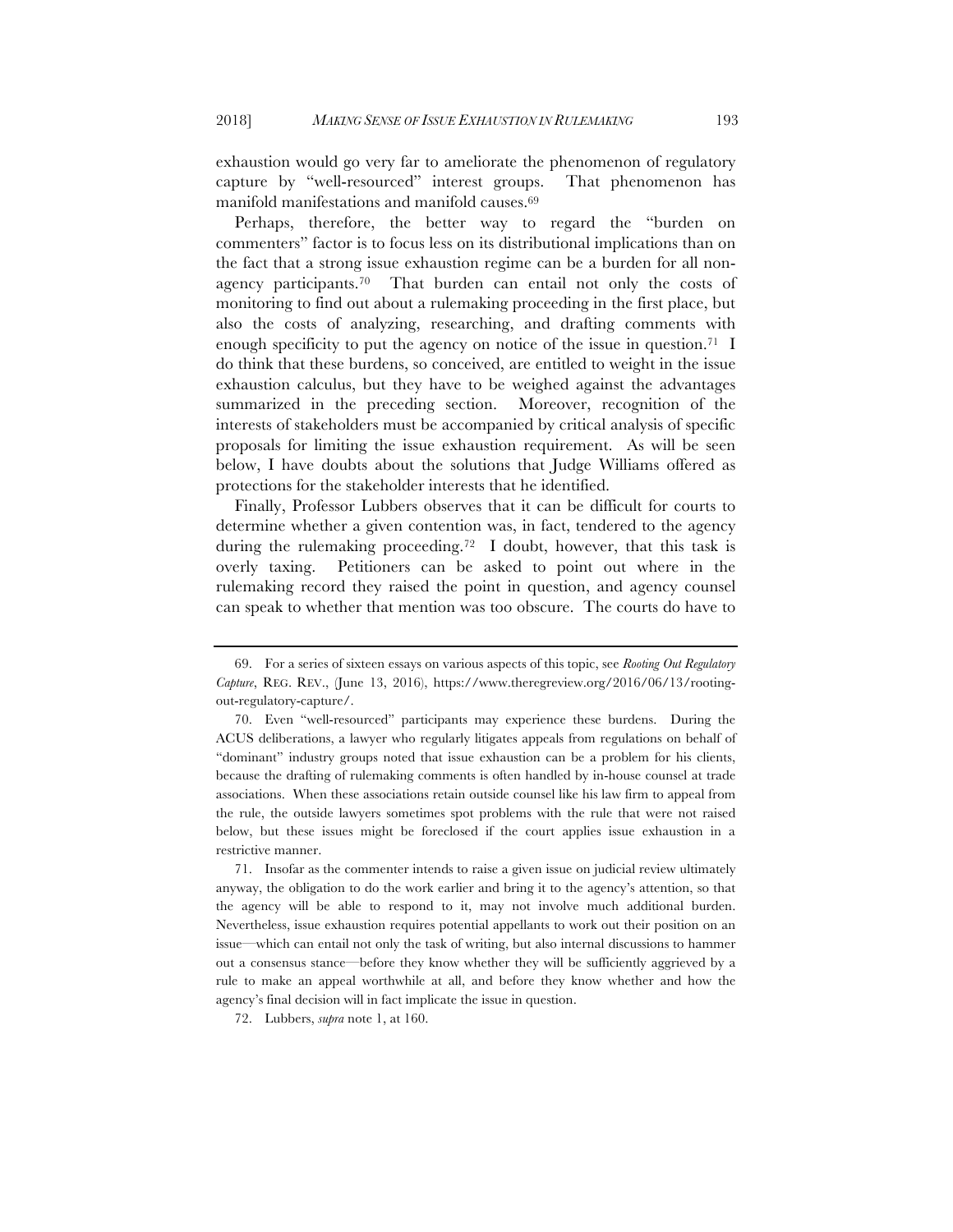make judgment calls, but they are accustomed to making that inquiry in every kind of civil and criminal litigation in which issue exhaustion can be a factor. Moreover, the courts' enforcement of the rulemaking agency's obligation to respond to significant comments necessarily involves the same sort of inquiry into whether, and how clearly, commenters lodged a given objection.73 They have performed that function for years, regardless of whether one chooses to describe it as part of issue exhaustion, as distinguished from ruling on the merits.

# III. ISSUE EXHAUSTION CRITERIA

For the reasons discussed above, I believe that courts that hear challenges to agency rules should approach issue exhaustion in a receptive spirit, without any background assumption that it should be generically disfavored. This is not an endorsement of across-the-board issue exhaustion, however. Many of the exceptions and qualifications that have emerged in the case law make sense as articulations of situations in which the internal logic of issue exhaustion does not apply or in which countervailing factors justify overriding the default requirement. ACUS Statement #19 does a fairly good job of identifying several of these situations, although it refrains from actually *recommending* them to the courts. In this section, I will offer a quick overview of these factors, although I do not attempt coverage that is nearly as broad as Professor Lubbers's article contains.

In the preceding paragraph, I referred to issue exhaustion as a default requirement, and this characterization requires some elaboration. The ACUS Statement does not use that language, an omission that might look significant—especially in light of the fact that the earlier proposed recommendation, which ran into opposition on the floor of the ACUS Assembly, did call it a "general principle."74 I think a term such as "general rule" is helpful, because, at a minimum, the dynamics of litigation justify assigning to the challenger a burden of going forward. In the typical sequence of events, the challenger alleges some error with the rule, and the government pleads that the challenger failed to raise the issue below. At that point, the challenger needs to explain when and how, if at all, the issue under discussion did arise during the rulemaking, or, alternatively, which exception(s) to issue exhaustion may apply. It is impractical to expect the government to demonstrate the nonexistence of each and every exception.

<sup>73.</sup> *See, e.g.*, Nat'l Ass'n of Mfrs. v. EPA, 750 F.3d 921, 924–25 (D.C. Cir. 2014) (following Northside Sanitary Landfill, Inc. v. Thomas, 849 F.2d 1516, 1519–21 (D.C. Cir. 1988)).

<sup>74.</sup> *See* PROPOSED RECOMMENDATION, *supra* note 3, at 9.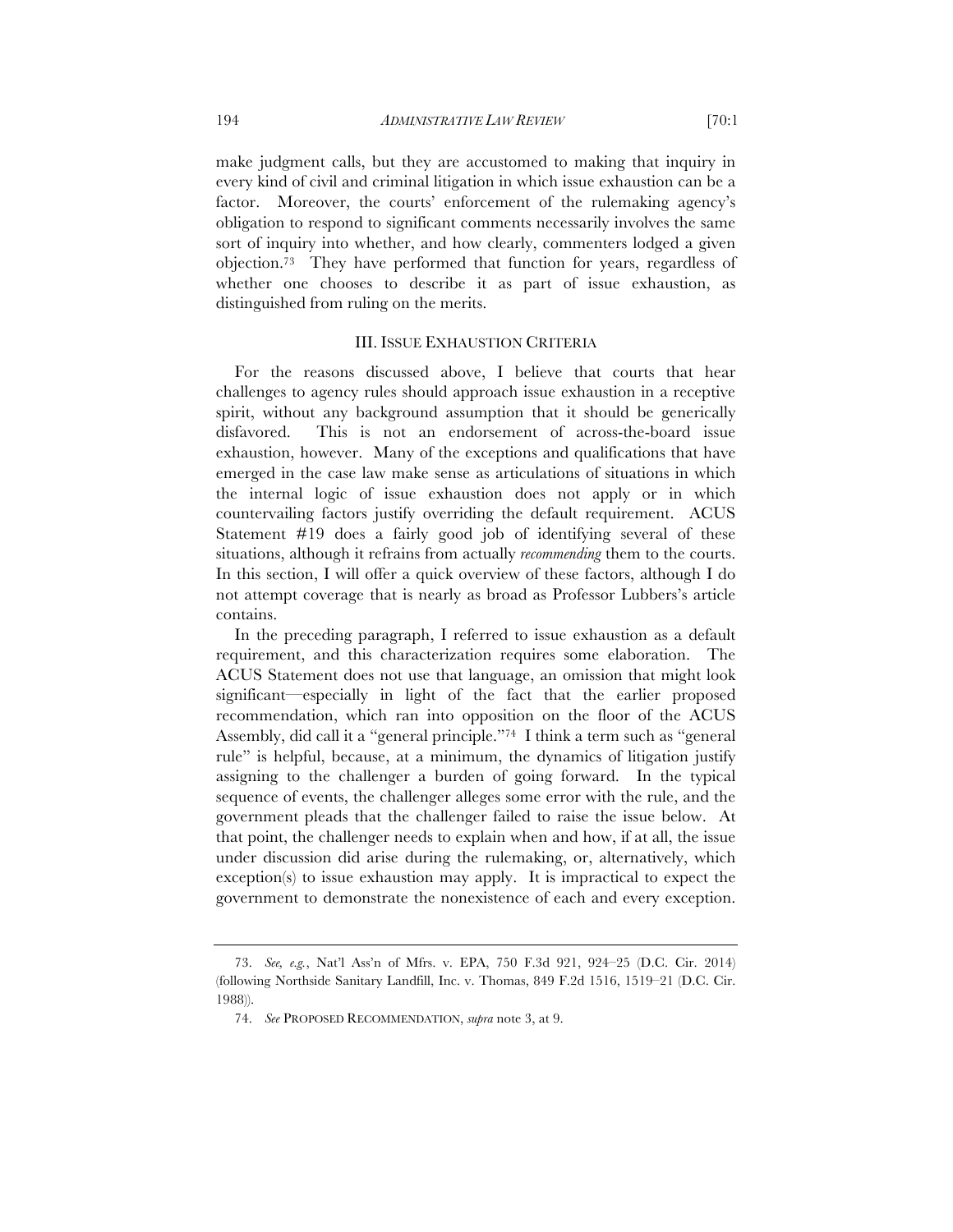However, this analytical framework, does not, in itself, say much about whether the exceptions should be stingy or generous.

Some of the circumstances in which the Lubbers article and the ACUS Statement suggest that issue exhaustion should not apply are straightforward. It seems easy to conclude that a challenger's claim should not be barred if it was raised in the rulemaking proceeding by a participant other than the challenger or by the agency itself.75 In these situations, the purposes of the issue exhaustion requirement will have been satisfied, because the agency will have had a fair chance to examine the matter, even if the challenger did not personally trigger that examination.76 It would also be unfair to apply issue exhaustion if the agency did not solicit comments at all (such as in a proceeding that is exempt from notice-andcomment requirements) or if the error that the challenger asserts did not exist at the time of the rulemaking proceeding, such as an allegedly excessive variance between the proposed rule and the final rule.77

A more consequential issue to examine is suggested by language in the ACUS Statement that "invites" courts to consider whether "[t]he agency failed to address an issue that was so fundamental to the rulemaking or to the rule's basis and purpose that the agency had an affirmative responsibility to address it."78 The implication is that a reviewing court should allow a challenger to litigate an issue of that kind even if it has not

PROPOSED RECOMMENDATION, *supra* note 3, para. 4(b).

<sup>75.</sup> *See* ACUS Statement #19, *supra* note 2, at 60,613; Lubbers, *supra* note 1, at 121, 132–33, 139; *see also* Ne. Md. Waste Disposal Auth. v. EPA, 358 F.3d 936, 948 n.12 (D.C. Cir. 2004); Am. Forest & Paper Ass'n v. EPA, 137 F.3d 291, 295–96 (5th Cir. 1998) (alternative holding).

<sup>76.</sup> Of course, if the challenger itself raised the issue, the exhaustion requirement would by definition be satisfied.

<sup>77.</sup> *See* ACUS Statement #19, *supra* note 2, at 60,613; Lubbers, *supra* note 1, at 148–49. If an issue that arises after the conclusion of the rulemaking proceeding is one that the court should not resolve without getting the agency's perspective, issue exhaustion as such may not be a bar to the court's consideration, but one might expect the court to remand for further proceedings instead of attempting to proceed on its own. Fla. Power & Light Co. v. Lorion, 470 U.S. 729, 744 (1985).

<sup>78.</sup> ACUS Statement #19, *supra* note 2, at 60,613. The unsuccessful draft recommendation proposed by the Committee on Judicial Review had elaborated on this criterion:

This narrow exception may include: (i) basic obligations of rulemaking procedure, such as well-recognized requirements of the Administrative Procedure Act or other government-wide procedural statutes, governing statutes, or regulations; or (ii) unambiguous limitations on the agency's statutory authority; or (iii) explicit or well established substantive criteria or requirements prescribed by applicable statutes or regulations.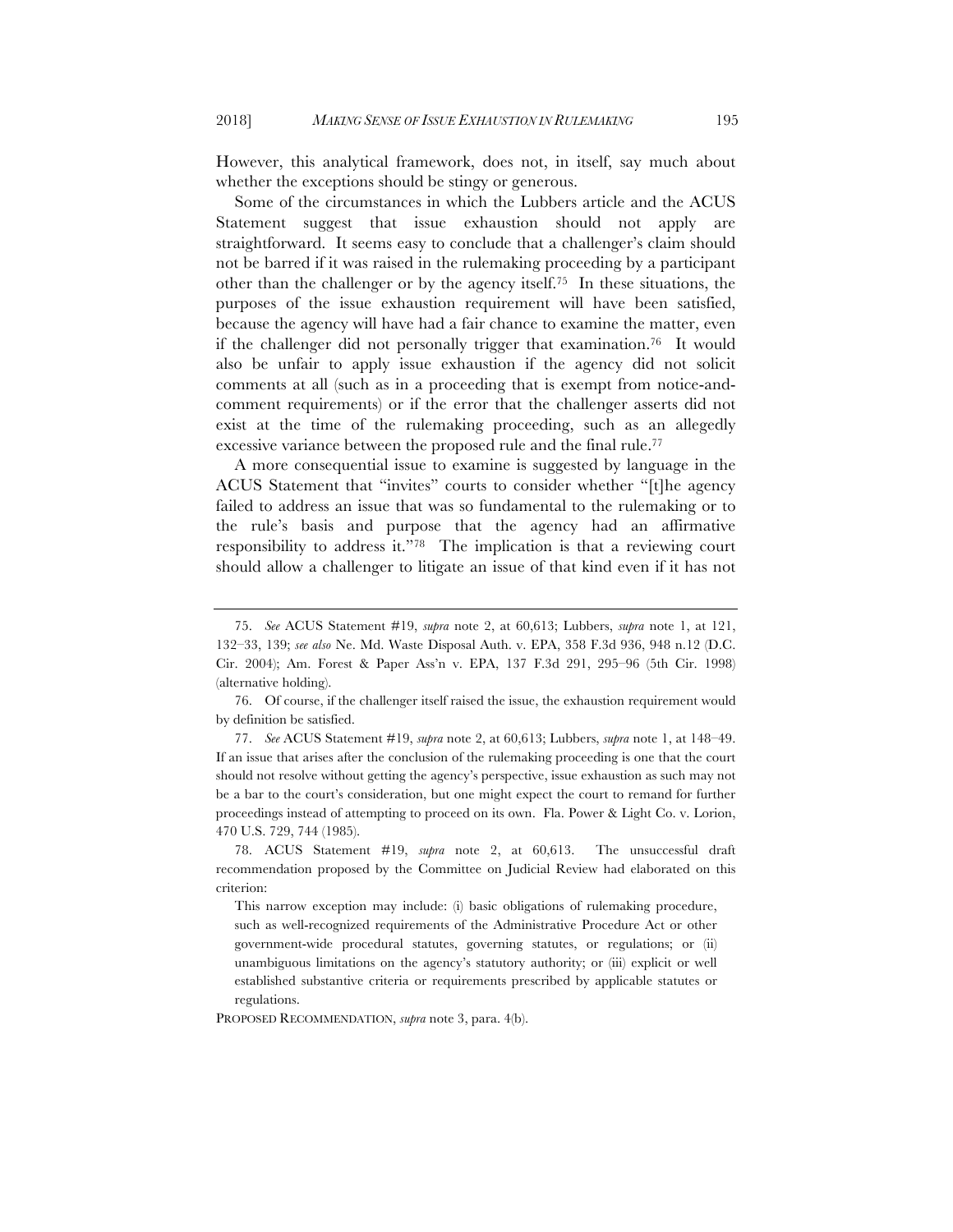been raised before the agency. This proposition was a premise of my earlier discussion, and I believe it provides a necessary limit on the generally favorable assessment of issue exhaustion that this essay sets forth.79

My argument for this limitation grows out of the fact that, in a rulemaking proceeding, the agency is the moving party.80 The proceeding begins with a notice of proposed rulemaking that sets forth a tentative version of the rule as well as the reasons that, in the agency's provisional view, justify it. Indeed, one can barely conceive of a rulemaking proceeding in which the agency did not make an initial judgment about the purposes of the proposed rule and how the measure might implement the statutory provisions on which the agency intends to rely.<sup>81</sup> A comment period will follow the issuance of the notice, and I have already explained how public comments play a critical role in calibrating the breadth of issues that an agency needs to address. Nevertheless, the issues raised in the comment period are in a sense ancillary or supplementary to the issues that the agency is expected to raise on its own initiative.82 Therefore, the argument runs, the agency should not be allowed to rely on issue exhaustion as an excuse for not addressing those latter issues. It would be absurd for an agency to say, in a judicial review proceeding, "nobody asked

<sup>79.</sup> For authority supporting this proposition, see, for example, Nat. Res. Def. Council, Inc. v. EPA, 755 F.3d 1010, 1023 (D.C. Cir. 2014) (declining to apply issue exhaustion to "key assumptions"), discussed in Lubbers, *supra* note 1, at 148; *Ne. Md. Waste Disposal Auth.*, 358 F.3d at 948; *infra* note 91. The idea has some similarities to the "plain error" limitation on issue exhaustion in non-administrative areas. *See* 2A FED. PROC. L. ED., *supra* note 17, § 3:715.

<sup>80.</sup> In a sense, the government is also the moving party in many administrative adjudications, such as enforcement actions. But that fact is somewhat beside the point. The central goal of issue exhaustion is to respect the autonomy of the administrative decisionmaker and to get that decisionmaker's perspective on an issue that might come before the reviewing court. Thus, issues raised by government counsel supporting a complaint, or even by agency heads in their capacity as prosecutor, should not matter unless they are also raised or considered at the decisionmaking stage.

<sup>81.</sup> *Cf*. Ass'n of Nat'l Advertisers, Inc. v. FTC, 627 F.2d 1151, 1176 (D.C. Cir. 1979) (Leventhal, J., concurring) ("It would be the height of absurdity, even a kind of abuse of administrative process, for an agency to embroil interested parties in a rulemaking proceeding, without some initial concern that there was an abuse that needed remedying, a concern that would be set forth in the accompanying statement of the purpose of the proposed rule.").

<sup>82.</sup> If the public comments did persuade the agency to head off in a fundamentally new direction, the agency would probably need to start over, in order to comply with the principle that a final rule must be a "logical outgrowth" of the agency's proposed rule. *See* Long Island Care at Home, Ltd. v. Coke, 551 U.S. 158, 174 (2007).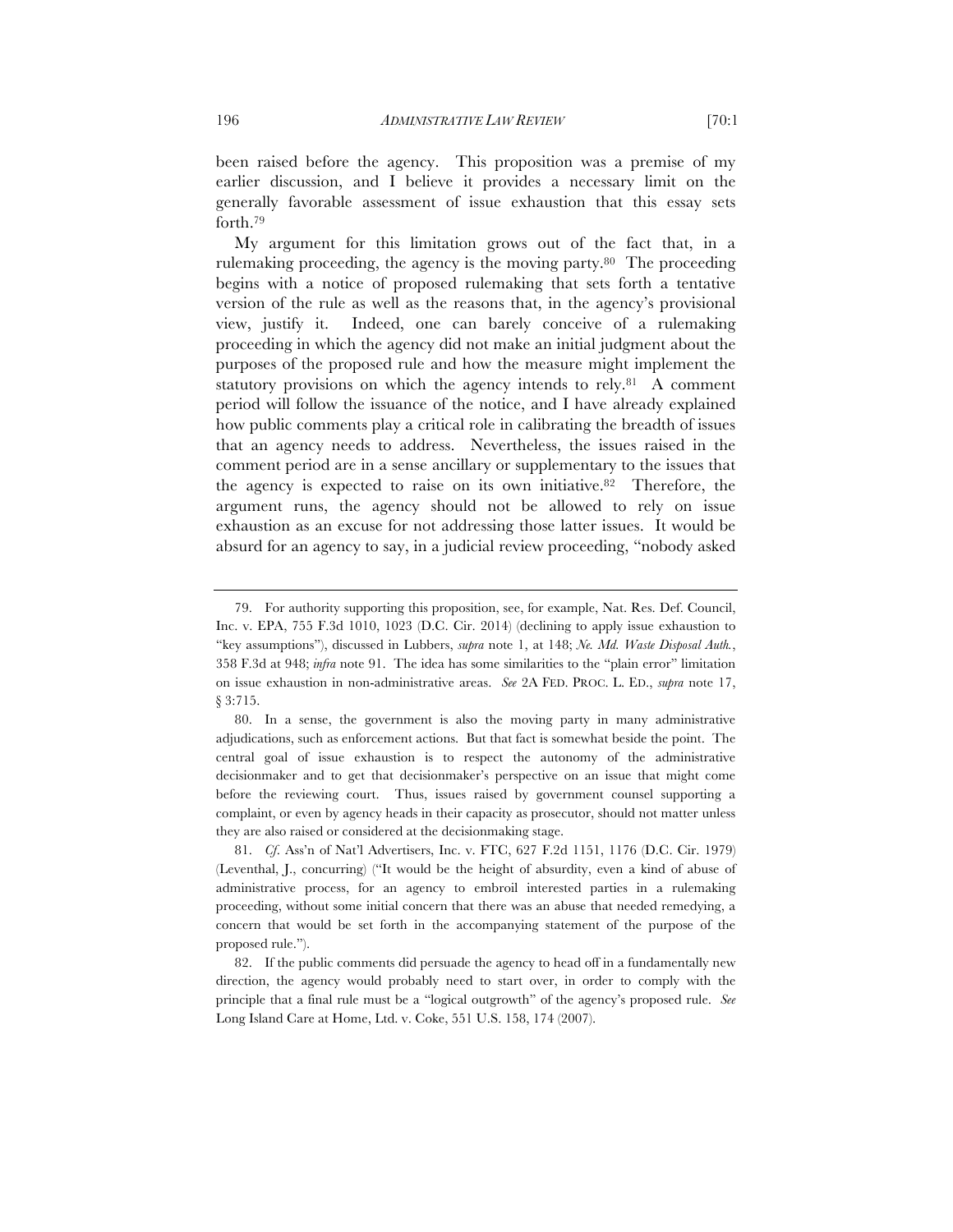us to apply the factors codified in our enabling statute and to comply with the APA, so it is too late now for the petitioner to get into those issues."83

It may be objected that the suggested exclusion of "fundamental" or "key" matters from the issue exhaustion requirement is too vague to be manageable.84 That is possible, but I can see some grounds for optimism. The range of uncertainty that it would foster at the administrative level would be less than if issue exhaustion in rulemaking were abandoned altogether—a possibility that I criticized above as placing too much of a burden on risk-averse agencies. The exclusion would apply only to matters that the court finds to be so obviously appropriate for consideration in the particular proceeding that the agency should have raised and resolved the point on its own initiative. In a judicial review proceeding, the parties could meaningfully present competing arguments about whether that criterion was satisfied. As for *ex ante* effects on the participants during a rulemaking proceeding, it seems reasonable to think that the uncertainty inherent in the test might well send approximately the right signals to both the agency and the commenters: The agency would have an incentive to address all issues that a reviewing court *might* consider "fundamental" in the sense under discussion, and commenters would have an incentive to raise or else forego—any issues that a court might think do *not* satisfy that test.

I will conclude this section with a few comments on provisions in the ACUS Statement that diverge from what one might have expected it to say. The Statement invites courts to consider applying a categorical principle that an issue need not be exhausted if it "involves an objection that the rule violates the U.S. Constitution."85 The Conference's ambivalence on this point can be inferred from its comment in a footnote that, "regardless of whether the issue exhaustion doctrine would apply, participants in a rulemaking *should* raise constitutional issues during the rulemaking proceeding to give the agency an opportunity to adjust its rule to eliminate

<sup>83.</sup> I do not take a position in this essay as to whether an adjudicating agency should likewise be foreclosed from relying on issue exhaustion to prevent a court from reaching "fundamental" issues that were not raised at the administrative level. In an adjudicative situation, the agency does have a comparable duty to fulfill its statutory mission and observe relevant procedural requirements, but the traditions of the adversary system run deeper in that context than in rulemaking. Those traditions are less entrenched in "inquisitorial" adjudicative proceedings, at least in the view of the Supreme Court in *Sims*). *See supra* notes 37–40 and accompanying text. However, the range of proceedings that fall within the holding of *Sims* is probably quite narrow. *See* Funk, *supra* note 10, at 15 ("Outside the Social Security context, it is unlikely that [*Sims*] has any force.").

<sup>84.</sup> In this regard, the somewhat more concrete language proposed by the Committee on Judicial Review would merit consideration. *See supra* note 78.

<sup>85.</sup> ACUS Statement #19, *supra* note 2, at 60,613.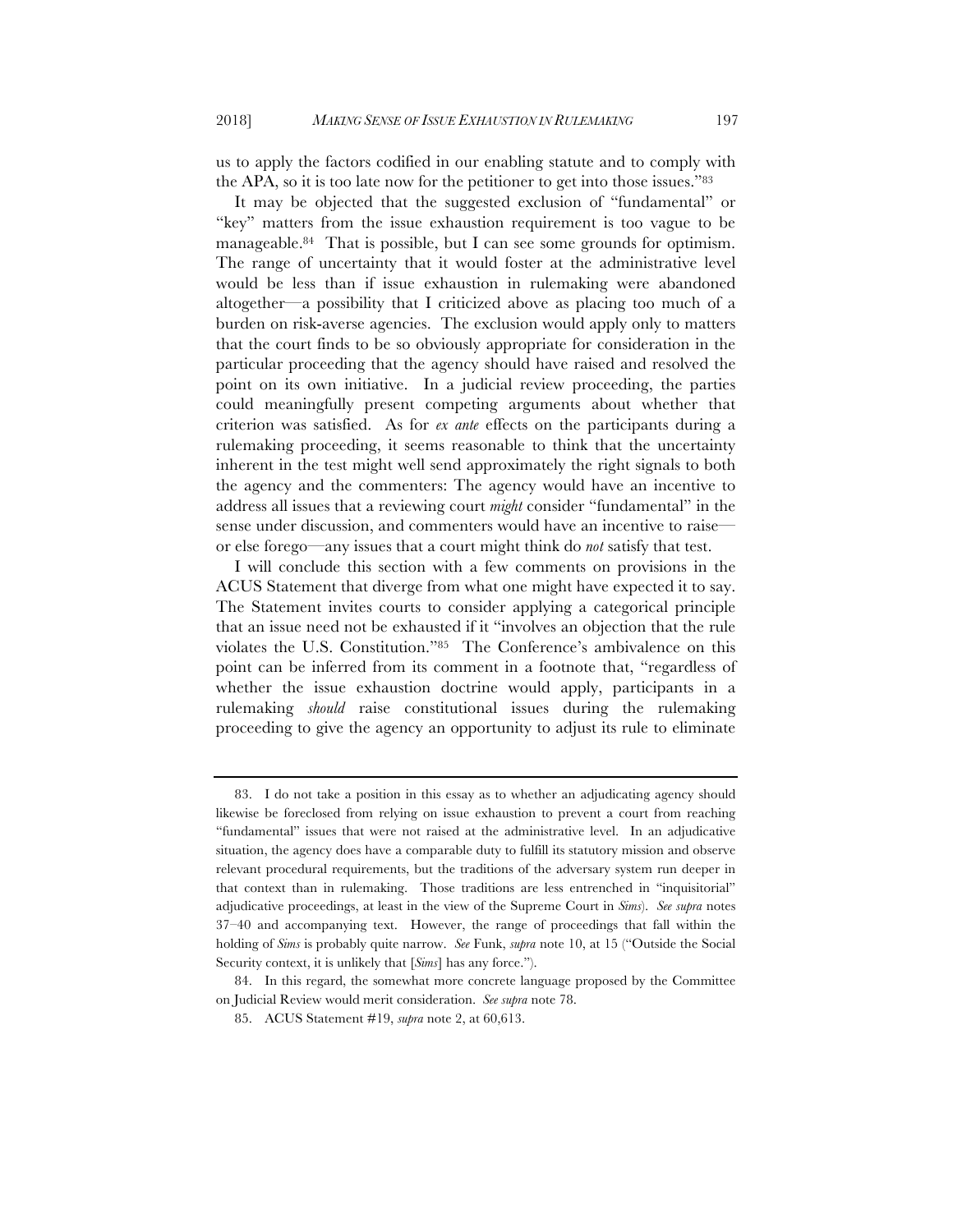the constitutional objection or at least to explain in the administrative record why its rule does not raise constitutional concerns."86 That the Conference chose, despite that practical consideration, to suggest a flat noexhaustion principle seems to bespeak a striking aversion to the possibility that a deprivation of a constitutional right might go without a remedy. While that attitude may seem unduly inflexible, it is not unlike the approach that our legal system often takes to related problems, including exhaustion problems, where constitutional issues are involved.87

Finally, the Statement's approach to the issue of futility bears comment. In the sphere of administrative adjudication, there is some authority for the proposition that a litigant need not exhaust administrative remedies—nor raise issues—if that step would be demonstrably futile.<sup>88</sup> The bar is high, but in principle the proposition is probably sound. The possibility of recognizing such a limitation for rulemaking cases led to vigorous debate in the ACUS deliberations. The upshot was that Statement #19 invites consideration of that factor only in narrow circumstances: Exhaustion might be excused if "[i]t would have been futile to raise the issues during the rulemaking proceeding because the agency clearly indicated that it would not entertain comments on or objections regarding that issue."<sup>89</sup> The reasoning that led to that relatively narrow approach was this: In most litigation contexts, the futility exception rests on the idea that an agency may have a settled policy or body of precedent that it has shown no intention of reexamining; thus, the reviewing court might see no purpose in delaying resolution of the plaintiff's claim because of the outside chance of a reappraisal. However, a rulemaking proceeding exists for the very purpose of changing existing policy. The agency has announced that its future directions may differ from its past ones. Thus, the argument ran, as long as the issue is germane to the rulemaking, a court should not jump to the conclusion that the agency would not have heeded a request for a new direction if it had been set forth in comments, unless the agency actually

<sup>86.</sup> *Id.* at 60,613 n.26 (emphasis added).

<sup>87.</sup> *See* Patsy v. Bd. of Regents, 457 U.S. 496 (1982) (holding that plaintiffs who bring constitutional claims under 42 U.S.C. § 1983 need not exhaust administrative remedies); Ronald M. Levin, *Administrative Procedure and Judicial Restraint*, 129 HARV. L. REV. F. 338, 342 (2016) (noting, in the contexts of scope of review and statutory preclusion of review, that "courts (or at least federal courts) tend to resist incursions on their prerogatives as guardians of the Constitution"). For a potential extension of this reasoning, see *infra* notes 115–117 and accompanying text.

<sup>88.</sup> *See* Wash. Ass'n for Television & Children v. FCC, 712 F.2d 677, 682 & n.9 (D.C. Cir. 1983); LOUIS L. JAFFE, JUDICIAL CONTROL OF ADMINISTRATIVE ACTION 346–49 (1965).

<sup>89.</sup> ACUS Statement #19, *supra* note 2, at 60,613.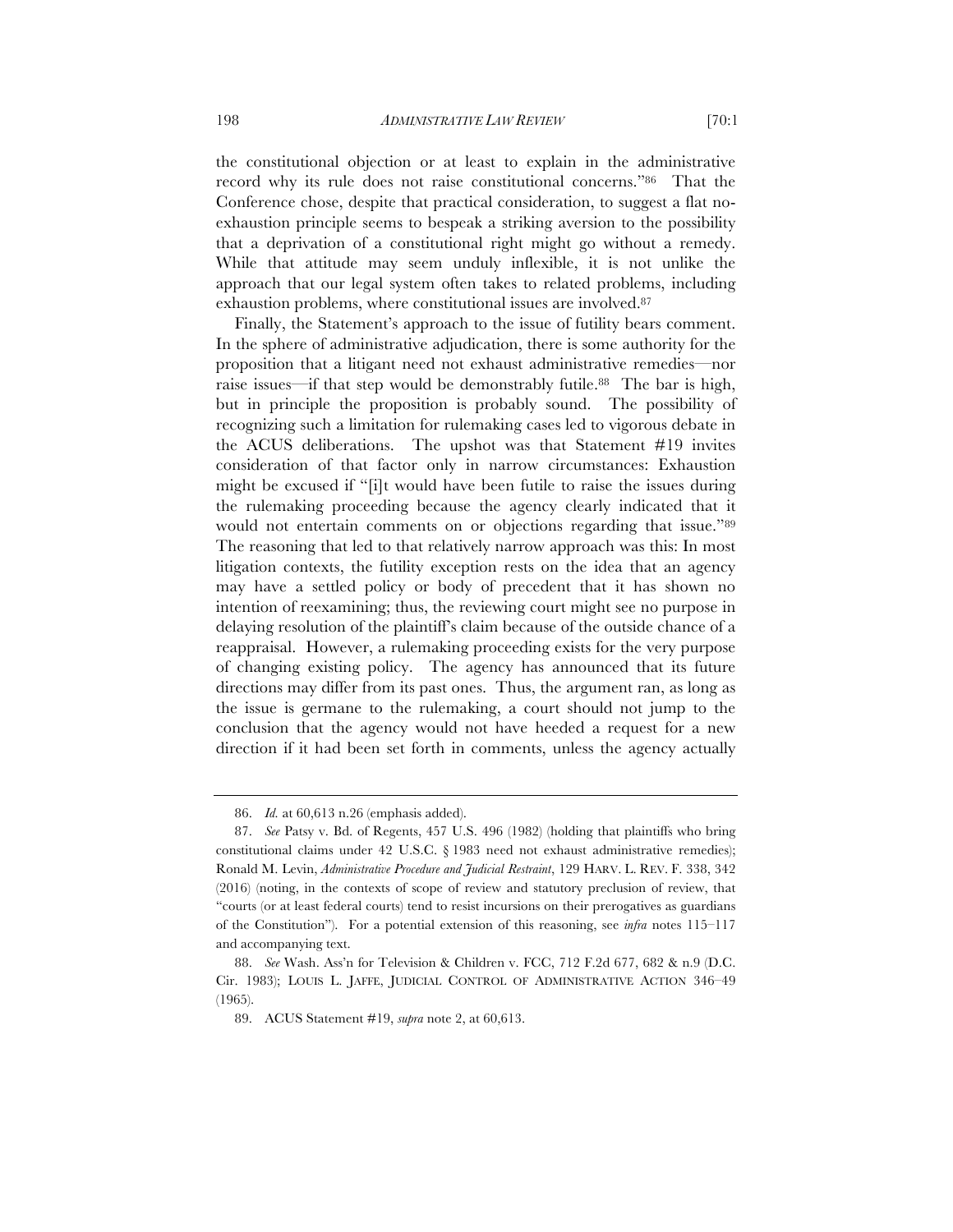said it would not be receptive to that request. I suspect, however, that questions about the breadth of the futility exception will be a point of contention in future cases.

#### IV. COMMENTERS AND NON-COMMENTERS

In this section, I take up the question of whether issue exhaustion principles should play out differently depending on whether the challenger in the judicial review proceeding participated at all in the underlying rulemaking proceeding. The ACUS Statement did not address this question, but I will suggest some answers here.

Concerns about the potential plight of persons who did not participate in the rulemaking process have long energized the debate over issue exhaustion in rulemaking. A focal point for those concerns has been the language of the Fifth Circuit in *City of Seabrook v. EPA*,90 warning against a doctrine that

would require everyone who wishes to protect himself from arbitrary agency action not only to become a faithful reader of the notices of proposed rulemaking published each day in the Federal Register, but a psychic able to predict the possible changes that could be made in the proposal when the rule is finally promulgated.<sup>91</sup>

Certainly, that argument is intuitively appealing. At least it supports the courts' longstanding unwillingness to apply *remedy* exhaustion to nonparticipants who seek judicial review of rules.92 But *Seabrook* applied the same logic to *issue* exhaustion, and the implications of this concern in that context are somewhat more difficult to tease out.

As Professor Lubbers explains in his article,93 Judge Williams used his concurring opinion in *Koretoff v. Vilsack*<sup>94</sup> to consider possible justifications for maintaining different rules for commenters and non-commenters. He recognized that *Seabrook* has met with a mixed reception in the Fifth Circuit and elsewhere, $95$  but he suggested that much of the language of past case law applying issue exhaustion to rulemaking has been overbroad. He

<sup>90.</sup> 659 F.2d 1349 (5th Cir. 1981).

<sup>91.</sup> *Id.* at 1360–61. The Court in *Seabrook* could have resolved the issue exhaustion dispute in the petitioners' favor without relying on their failure to file comments in the rulemaking proceeding. The Court specifically found that the petitioners were making an objection that the agency would have been required to reach on its own initiative. *Id.* at 1361 & n.20 (noting that, "[s]ince the EPA is required by statute to make these determinations . . . [t]he statute gave it sufficient notice that it must make reasoned determinations"; thus, issue exhaustion was "particularly inappropriate").

<sup>92.</sup> *See supra* note 35 and accompanying text.

<sup>93.</sup> Lubbers, *supra* note 1, at 152–55.

<sup>94.</sup> 707 F.3d 394, 399–402 (D.C. Cir. 2013) (Williams, J., concurring).

<sup>95.</sup> *See id.* at 399 n.1.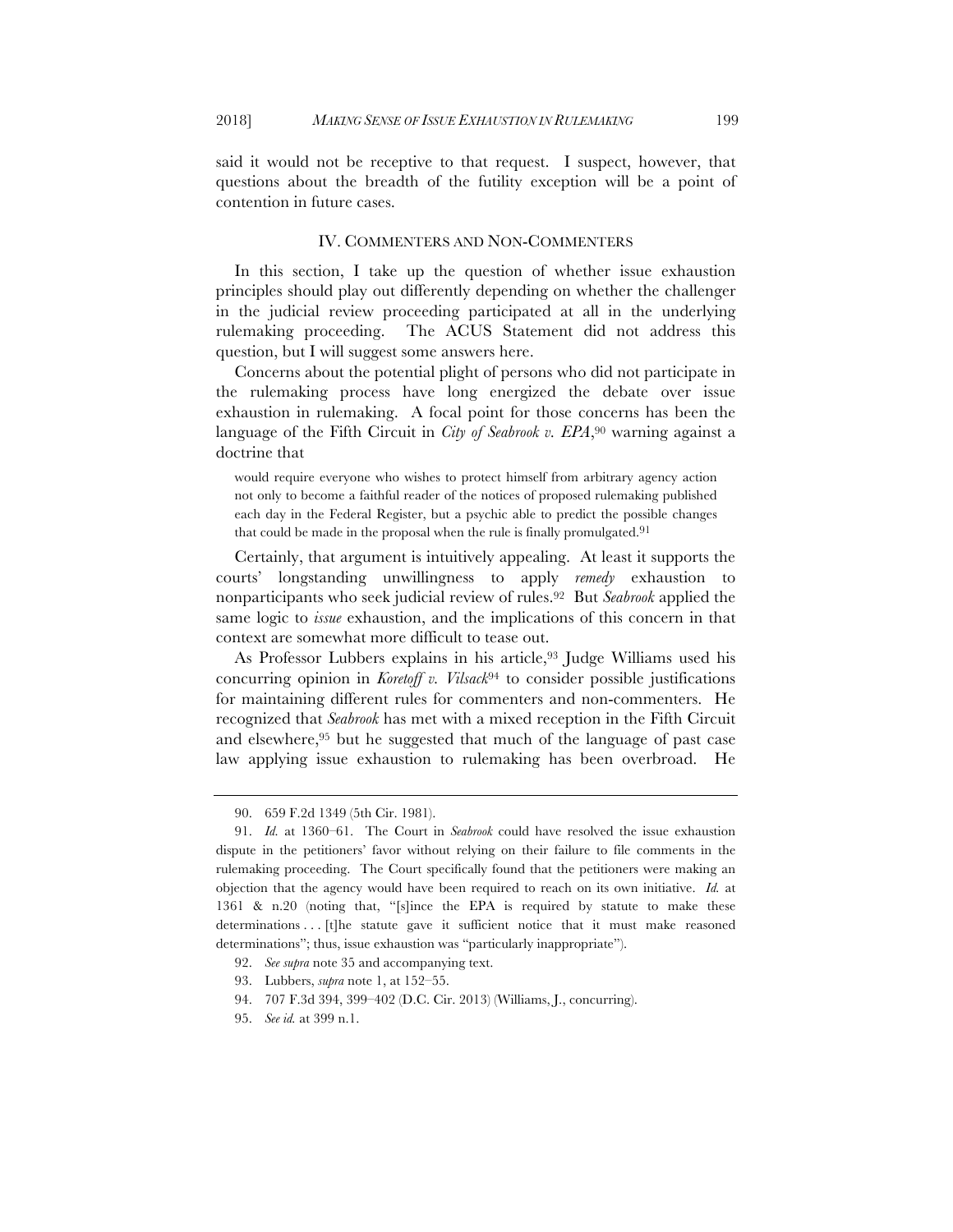proposed a new perspective. Under his model, courts would continue to adhere to extant issue exhaustion principles with respect to persons who have commented in the proceeding.<sup>96</sup> But, he said, this view should perhaps not apply to persons who seek facial review after *not* having commented in the proceeding,<sup>97</sup> and it would in any event not apply to litigants against whom the agency proposes to apply the rule in a separate proceeding.98 He developed this argument by reviewing the analysis that the D.C. Circuit had set forth in its two opinions in an earlier case, *Murphy Exploration & Production Co. v. U.S. Department of Interior*.99 I will, therefore, highlight those two opinions in presenting my critique of this line of argument.

# *A. Direct Review*

In *Murphy I* the panel propounded the theory that issue exhaustion might be applied against persons who participated in a prior rulemaking, but not against persons who failed to participate.100 The idea seems to be that the former might be said to have waived their right to rely on arguments that they did not present to the agency, but the latter could not have be said to have "waived" anything. As Judge Williams noted, this aspect of *Murphy I* was later vacated, because it turned out that Murphy actually *had* participated in the rulemaking, but the panel's reasoning "remains available to future panels."101

The reliance on "waiver" in the *Murphy I* opinion is unsatisfying. That concept is drawn from the context of review of agency adjudication. Although courts sometimes invoke it in the context of rulemaking as well,<sup>102</sup> it seems much less apt in the latter context. A rulemaking proceeding, after all, has no parties. The process is indeed adversarial in some respects, as I discussed above, but the adversary dialogue takes on a more abstract and impersonal form than the Court's argument contemplates. The agency's responsibility is to the public as a whole. Specifically, its job is to generate a reasoned explanation for its rule, including its responses to data, views, and arguments set forth in the public comments. But the persons who bring up those items are not entitled as individuals to such responses. Frequently,

<sup>96.</sup> *See id.* at 400–01.

<sup>97.</sup> *See id.* at 401–02.

<sup>98.</sup> *See id.* at 400.

<sup>99.</sup> 252 F.3d 473 (D.C. Cir. 2001) (*Murphy I*), *rehearing denied*, 270 F.3d 957 (D.C. Cir. 2001) (*Murphy II*).

<sup>100.</sup> 252 F.3d at 478.

<sup>101.</sup> *Koretoff*, 707 F.3d at 401 (Williams, J., concurring).

<sup>102.</sup> Professor Lubbers cites to a number of these cases. *See* Lubbers, *supra* note 1, at 138–39, 145.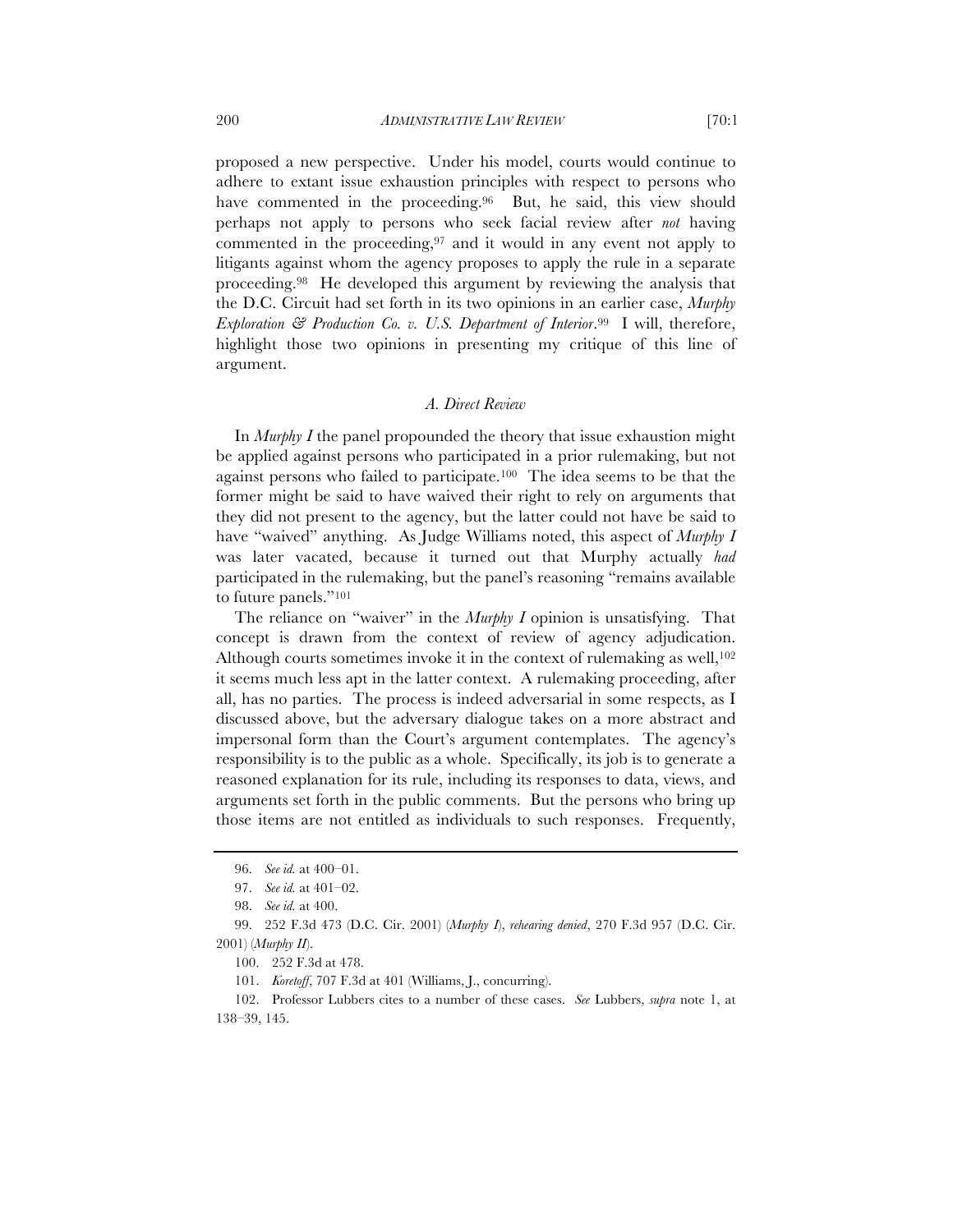the agency's statement of basis and purpose does not even mention commenters by name. It simply rebuts their arguments (or not). Concomitantly, the criteria for issue exhaustion that courts normally use which Part III of this essay has attempted to synthesize and refine—are not party-based. They generally focus on whether the *agency* had a fair opportunity to consider the contested issue, or, if not, whether some extenuating or countervailing consideration justifies allowing the court to reach the merits of that issue anyway. The interests of the particular litigant who filed the judicial review petition are seldom, if ever, mentioned in the equation.

Consistently with that focus, as already mentioned, a litigant who participated in a rulemaking proceeding but did not raise a particular issue is allowed to press that issue on appeal if some other commenter did raise it, or if the agency raised it on its own initiative.103 In either of these circumstances, the plaintiff would, according to the ordinary use of language, have "waived" the right to argue that issue, but no waiver is enforced. In short, the topic of issue exhaustion in rulemaking does not offer very propitious terrain for a doctrine that revolves around notions of waiver.

In internal deliberations during the ACUS project, I objected to the *Murphy I* distinction on a less conceptual level:

To me, it is counterintuitive to give a person who diligently participated in a rulemaking proceeding *fewer* rights than a person who sat on the sidelines. The former would rightly regard this situation as unfair. We should seek to encourage potentially affected persons to file comments—thus, courts would be sending the wrong message if they were to adopt an exhaustion rule that made commenters worse off than non-commenters. The practical implications of the proposal are also troubling. Do we want to give a disgruntled commenter an incentive to recruit a noncommenter straw plaintiff to bring a judicial review proceeding to litigate contentions that the commenter is not permitted to litigate directly? If appeals by a commenter and a non-commenter are consolidated, should there be issues that only the latter is permitted to brief?104

Professor Lubbers has incorporated this analysis into his article and apparently endorses my conclusion that "the goal should be to make the non-commenter *no worse off* than the person who commented—not to make him better off."<sup>105</sup> The approach that I have advocated above would, more or less, fulfill that objective. It envisions that there will be some issues that must be examined because somebody (not necessarily the litigant) raised them, some key issues that the agency must examine regardless of whether

<sup>103.</sup> *See supra* notes 75–76 and accompanying text.

<sup>104.</sup> *See* Lubbers, *supra* note 1, at 155 (quoting letter from author).

<sup>105.</sup> *Id.*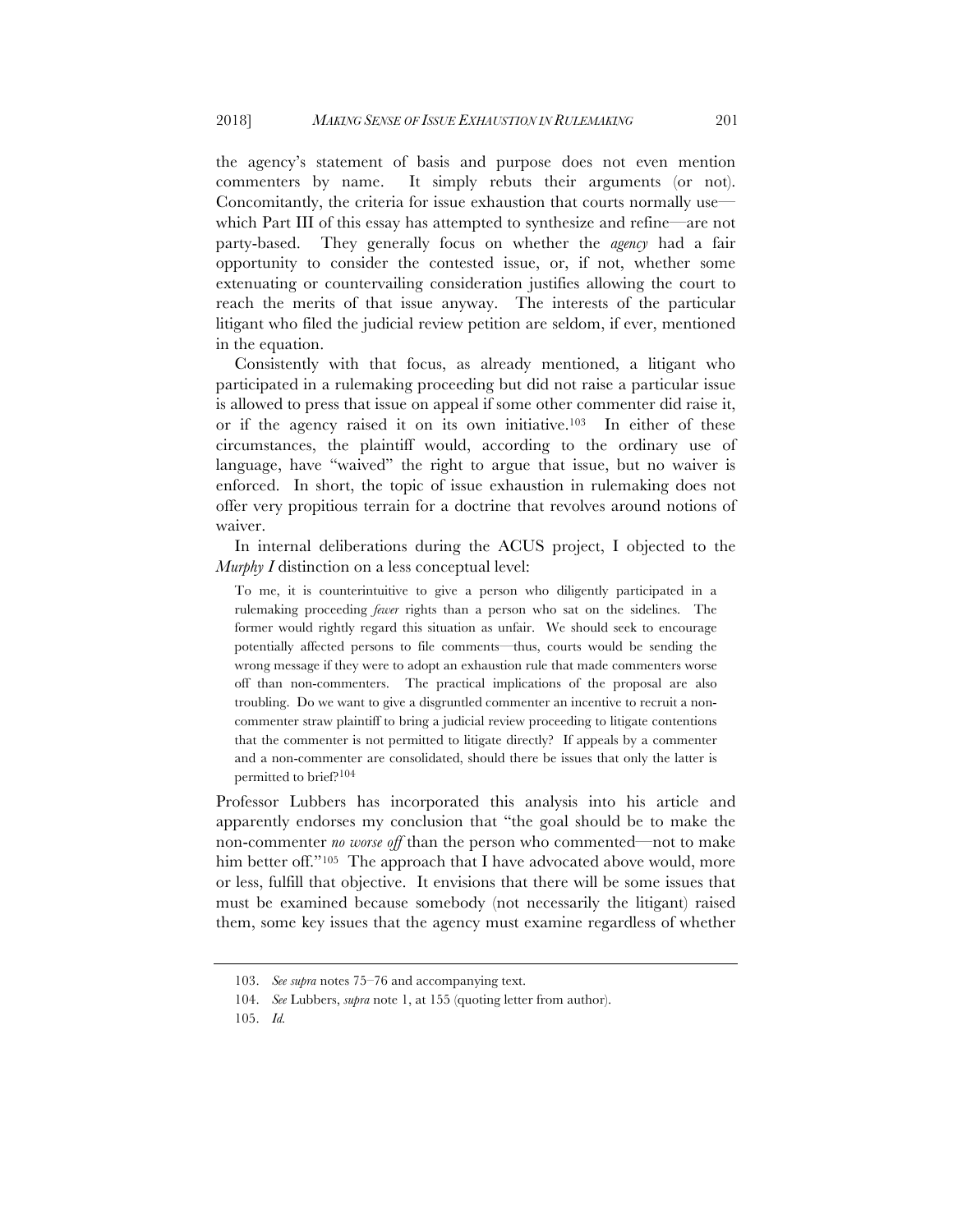anyone raises them, and some more marginal issues that the agency does not need to consider because nobody raised them (unless some other exception applies). In my proposed scheme, either the commenter or the non-commenter should be allowed to litigate the first two kinds of issues in court, but neither should be allowed to litigate the third kind.

Although some may be uneasy about the idea that a failure by commenters to raise particular issues can operate subsequently as a constraint on non-commenter litigants, I do not think the idea should be disturbing. It is comparable to—and in some respects actually overlaps the axiomatic principle that judicial review of a rule is normally confined to the administrative record.106 I have never heard anyone suggest that judicial review litigants who did not participate in a rulemaking proceeding are, for that reason, exempt from this principle.

## *B. Collateral Review*<sup>107</sup>

In *Murphy II*, which Judge Williams also discusses in his *Koretoff* concurrence, the panel withdrew its prior holding on issue exhaustion and offered a different distinction: Issue exhaustion might be enforced against a person who files a direct challenge to a rule when it is promulgated, but not against a person who challenges the rule when it is applied.108 A seemingly attractive aspect of this distinction is that it would serve to benefit a regulated person who seeks to challenge the validity of a rule in an enforcement proceeding in which the government charges that the person

 <sup>106.</sup> *See* ACUS Recommendation 2013-4, The Administrative Record in Informal Rulemaking, 78 Fed. Reg. 41,358, 41,358–59 (June 14, 2013); *supra* note 46 and accompanying text.

<sup>107.</sup> This section discusses "as applied" relief, but that term can have a variety of meanings, so I will explain with precision what I mean by it here. The discussion in this section relates to litigants whose argument that a rule is unlawful is raised in a proceeding in which the agency seeks to apply the rule to them, most notably in an enforcement action. However, whatever relief such litigants might obtain would probably *not* be narrower than the relief that would have been granted in a direct review proceeding. "[W]hen a reviewing court determines that agency regulations are unlawful, the ordinary result is that the rules are vacated—not that their application to the individual petitioners is proscribed." Nat'l Mining Ass'n v. U.S. Army Corps of Eng'rs, 145 F.3d 1399, 1409 (D.C. Cir. 1998) (quoting Harmon v. Thornburgh, 878 F.2d 484, 495 n.21 (D.C. Cir. 1989)). Moreover, the present discussion is not concerned with "as applied" arguments in the sense of contentions that an agency incorrectly or unreasonably applied its rule to the party that has resorted to judicial review. Such contentions do not implicate the *validity* of the rule. Thus, the reviewing court would have no occasion to consider what issues were or were not raised during the rulemaking proceeding.

<sup>108.</sup> *Murphy II*, 270 F.3d 957, 958–59 (D.C. Cir. 2001).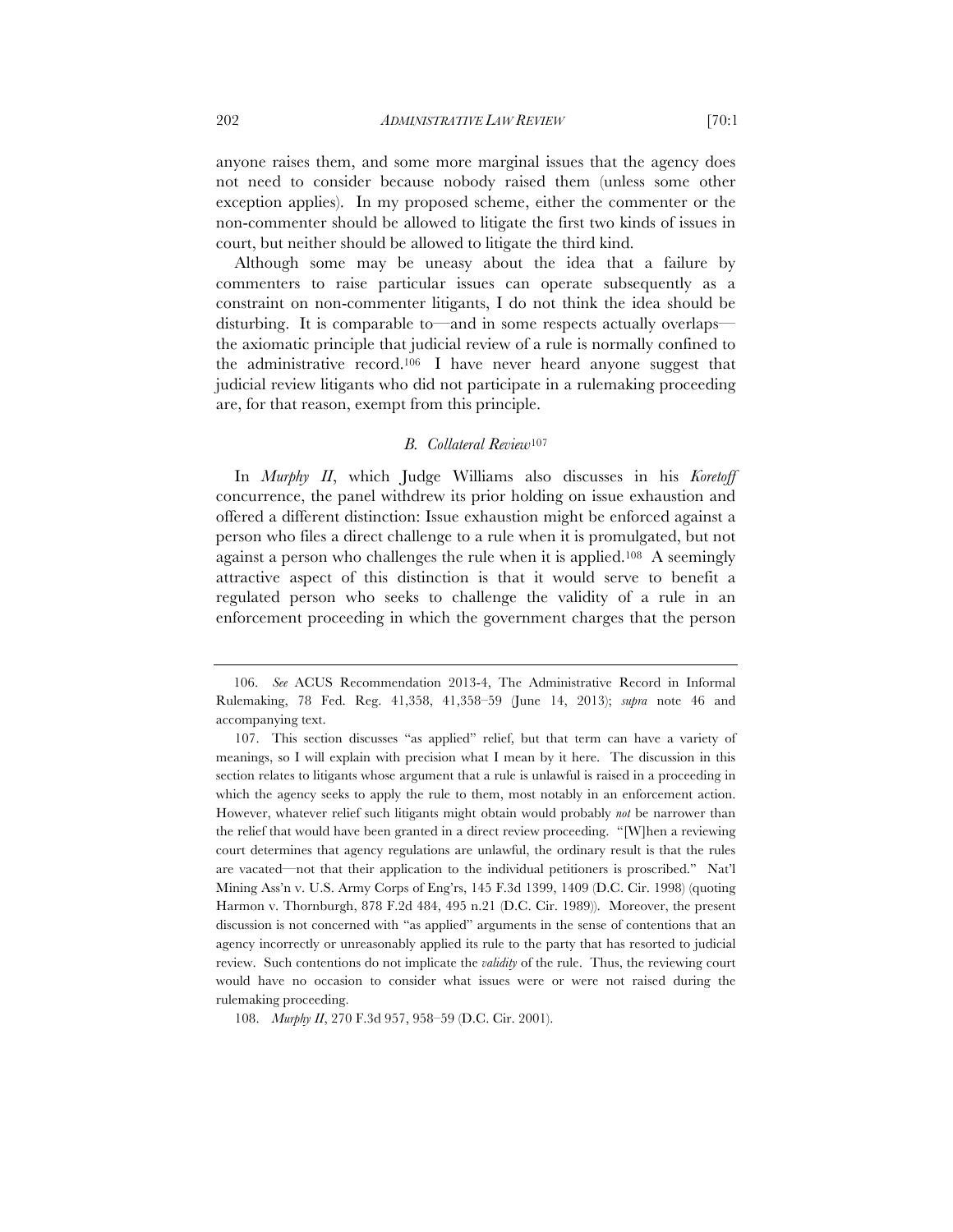violated the rule—although this was not exactly the situation in *Murphy* itself.109 Enforcement defendants seem, at least at first blush, to have particularly strong equities in their favor. Unlike litigants who file comments and then bring actions to contest a rule directly, enforcement defendants might never have engaged with the rule at all until the government showed up to assert that they were in violation of it. Under these circumstances, the notion that they should not be able to contest the rule on grounds that they did not raise during the rulemaking proceeding seems decidedly unfair.

A surprising result of the research for the ACUS project is that there are apparently no reported cases that have squarely involved issue exhaustion in the context of an action to enforce a rule.110 The members of the Committee on Judicial Review, having no judicial authority to which they could react, and no examples from their own experience on which to draw, decided that the committee's draft recommendation—the precursor of the ultimate Statement—should be limited to pre-enforcement review. They never looked back from that decision. That was probably the right choice, but of course the topic invites academic exploration, which I will provide here.

The court's treatment of the distinction between cases of direct review and cases in which a rule is applied was quite brief, and its thrust can probably be best appreciated in light of the way in which Judge Williams elaborated on it in his *Koretoff* concurrence.111 Both opinions based the distinction on case law dealing with statutory time limits on judicial review of rules. As Judge Williams noted, these cases allow persons to advance broader arguments in enforcement proceedings than would be allowed to a person who filed a direct challenge after the statutory deadline. This is a body of precedents that I have previously examined in my own scholarship,112 and I agree in substance with Judge Williams's exposition of

<sup>109.</sup> In *Murphy*, the plaintiff company brought suit for judicial review of the Interior Department's computation of royalties that Murphy owed by virtue of its lease of federal lands. The department contended that the suit was premature, relying on one of its own regulations. Murphy contended that the regulation misinterpreted the statute on timeliness that it purported to implement. Murphy had not raised that theory when it participated in the agency's rulemaking proceedings. *See id.* at 958; *Murphy I*, 252 F.3d 473, 475–77 (D.C. Cir. 2001). Nevertheless, the Court held that issue exhaustion did not bar the company from relying on the theory in court, because Murphy was invoking it in a proceeding in which the rule was being applied, rather than in a direct review proceeding.

<sup>110.</sup> *See* ACUS Statement #19, *supra* note 2, at 60,612 n.13; Lubbers, *supra* note 1, at 158–59.

<sup>111.</sup> Koretoff v. Vilsack, 707 F.3d 394, 400 (D.C. Cir. 2013) (Williams, J., concurring).

<sup>112.</sup> Ronald M. Levin, *Statutory Time Limits on Judicial Review of Rules: Verkuil Revisited*, 32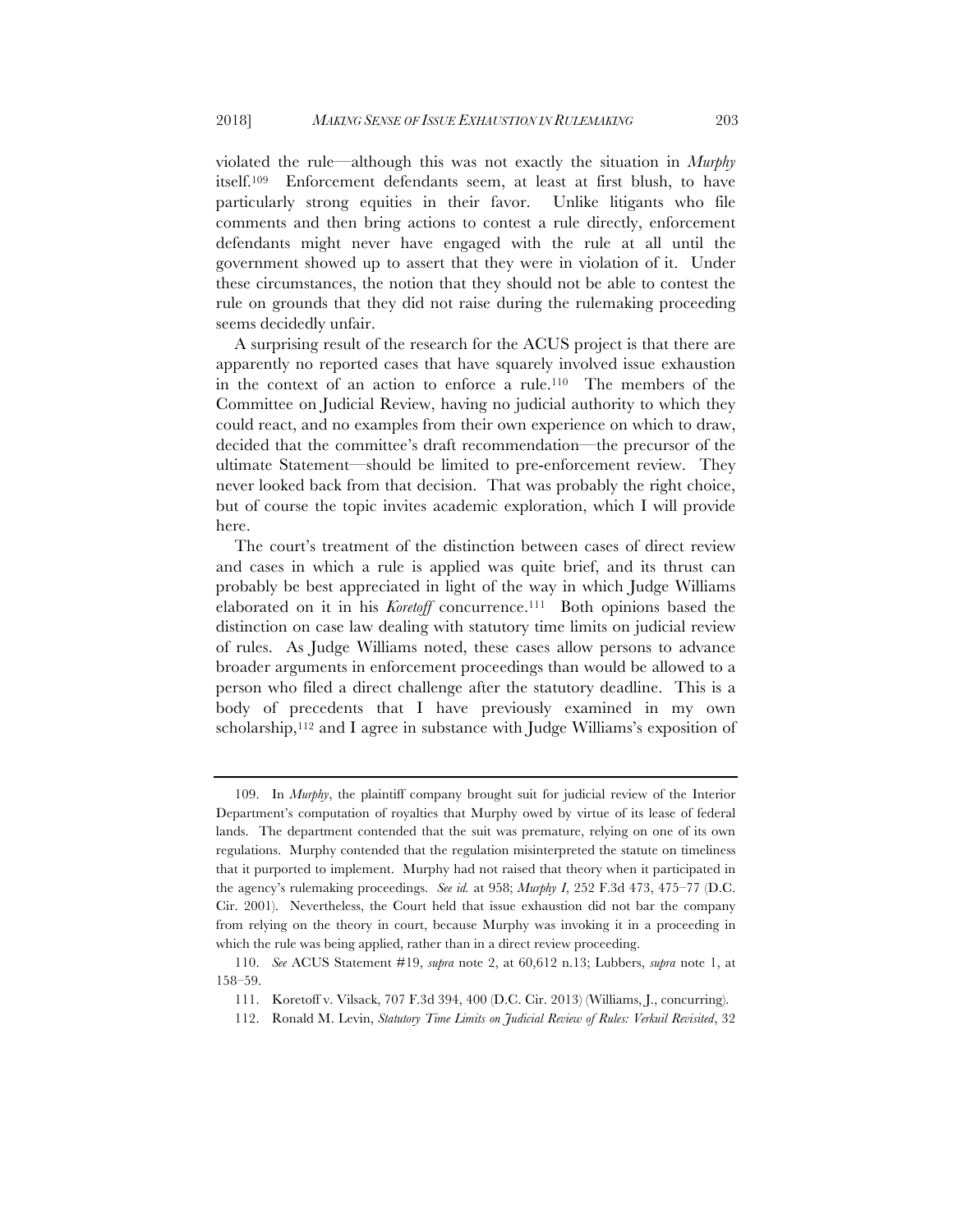it. The cases interpret statutory provisions that, on their face, require that any challenges to a rule must be brought within a short period after the rule's issuance. Despite the wording of these preclusion statutes, the cases tend not to apply them expansively, if at all, to defendants in enforcement actions. The purpose of these holdings is to be very solicitous of regulated persons who may have paid no attention to the rule, and perhaps had no reason to be aware of it, until it is enforced against them.113

Although I have no quarrel with this preclusion case law on its own terms, the manner in which the court in *Murphy II* extrapolated from it to the context of issue exhaustion, with Judge Williams's subsequent endorsement, strikes me as quite problematic. It implies that the defendant in an enforcement proceeding should be able to advance contentions that could not have been invoked by a petitioner who files a *timely* direct challenge to a rule. Why should that be allowed? I do not think the courts can justify making the enforcement defendant *better off* than a direct review petitioner who complied with the statutory deadline.

Indeed, this disparity would invite problems of its own. At an early stage of the ACUS issue exhaustion project—prior to the committee decision to limit any recommendation to pre-enforcement proceedings—the staff circulated a discussion draft that would have excused a lack of issue exhaustion if "[t]he issue is presented in the context of an enforcement proceeding that the agency has brought against the challenging party, rather than in a direct review proceeding initiated by that party."114 Professor Jonathan Siegel responded with a cogent criticism of that provision. He argued that it

creates a strange situation in which an agency's rule may be invalid, but the invalidity cannot be established until the agency attempts to enforce the rule. What is the point of such a scheme? Ever since *Abbott Labs*, the presumption has been that it's usually better to allow challenges to be resolved in a pre-enforcement context. Should we really recommend that a pre-enforcement challenge to an agency's rule be dismissed, if the same challenge could lead to striking down the rule as soon as the rule is enforced? What would be gained by such a scheme?<sup>115</sup>

Ultimately, the distinction between the status of the enforcement defendant and that of the regulated person who brings a direct challenge to

CARDOZO L. REV. 2203 (2011).

<sup>113.</sup> Other variables may complicate the question of whether the challenge to the rule is precluded, such as the basis on which the litigant contends that the rule is unlawful, but for present purposes those qualifications are not important. *See id.* at 2220–21, 2225.

<sup>114.</sup> E-mail from Stephanie Tatham, ACUS Staff Counsel, to Committee on Judicial Review (Mar. 31, 2015) (on file with author).

<sup>115.</sup> E-mail from Professor Jonathan Siegel to Stephanie Tatham, ACUS Staff Counsel et al., (Mar. 31, 2015) (on file with author).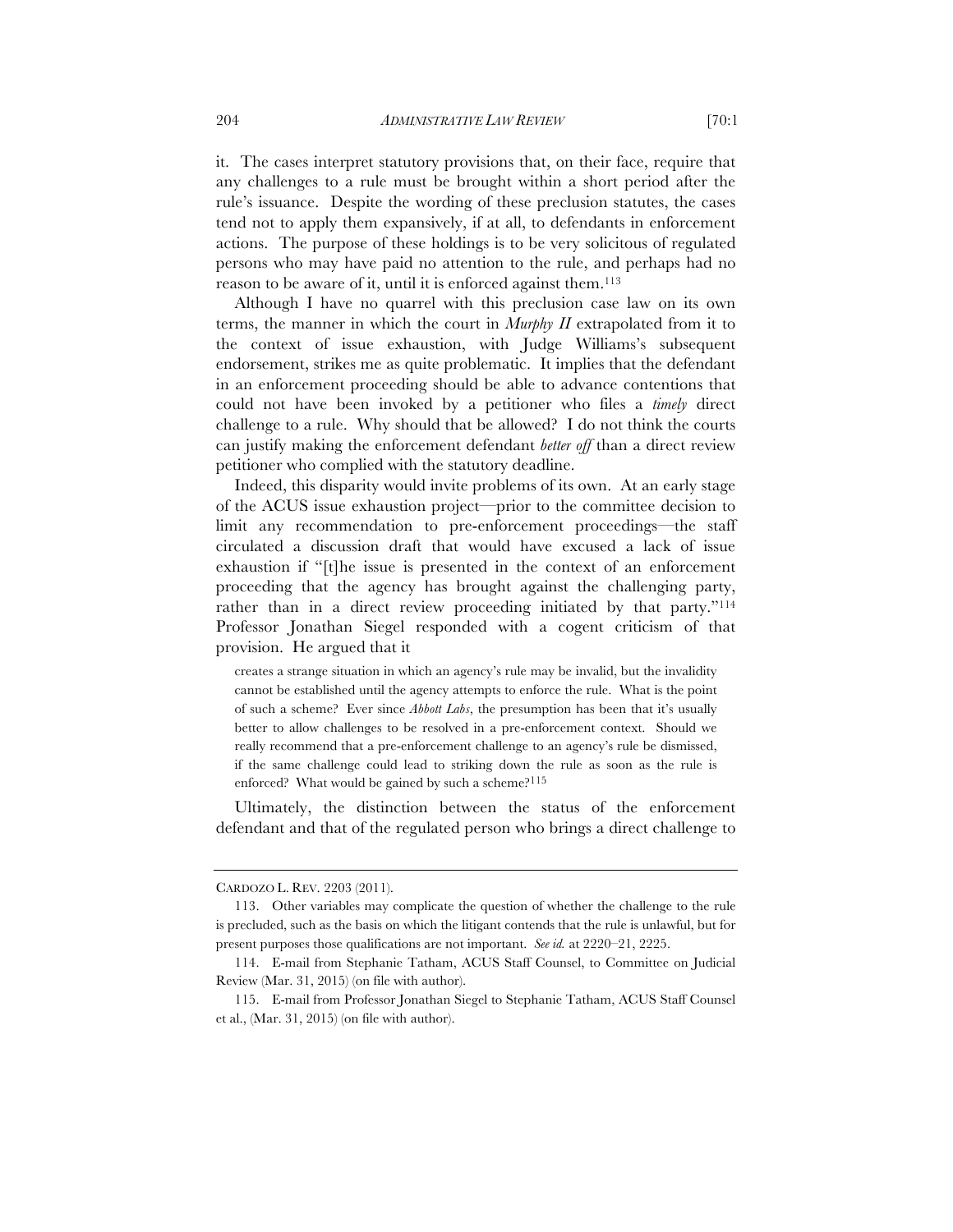a rule does not seem to hold water. After all, the latter type of challenge might well be filed years after a rule is issued—i.e., where no short limitations period applies. In both instances, the litigants might have had valid reasons to be unconcerned about the rule at the time of its issuance. They should each be allowed to contest the rule on the same grounds as would be available to a person who filed comments on the rule. In addition, if a statutory limitations period might be involved, the enforcement defendant should get whatever dispensation from that limitations period is afforded by the statute and case law dealing with that subject. For both of these litigants, however, the range of issues that they are free to raise should be circumscribed by the general principles of issue exhaustion applicable to other situations.

Whether the D.C. Circuit will be able to get beyond its troubling *Murphy II* holding116—quite literally a post hoc rationalization of the panel's prior ruling in *Murphy I*—may depend on whether a subsequent panel would be willing to limit the breadth of the holding. On the precise facts of the case, the Court's failure to apply issue exhaustion in *Murphy* was probably correct for a reason the panel did not give in either of its opinions. The substantive issue in the litigation (the meaning of a statute of limitations provision in oil and gas royalty legislation) was one as to which the court said it owed no deference to the government, because "'interpreting statutes granting jurisdiction to Article III courts is exclusively the province of the courts,'" and "jurisdiction of the federal courts is outside agencies' expertise."117 The Court simply had no interest in the agency's views on this question. Under these circumstances, I doubt that the court should have, or actually would have, applied issue exhaustion even if the petitioner had sought *direct* review of the rule. Such reasoning would have been a modest but plausible extension of the principle that issue exhaustion should not apply to constitutional challenges to a rule.118 If, however, the underlying

<sup>116.</sup> The court's rationale was even more questionable than a corresponding holding in a hypothetical suit brought against an enforcement defendant would have been, because Murphy did not have the equities that one would usually associate with such a defendant. The company had itself initiated the litigation in which issue exhaustion was pleaded, and it had actually participated in the rulemaking proceeding. *See supra* notes 101, 108 and accompanying text. The court's characterization of Murphy as "pursuing its claim in a second forum," *Murphy II*, 270 F.3d 957, 958 (D.C. Cir. 2001), although literally true, had the effect of allowing the company to free-ride on the special dispensation that enforcement defendants receive in a statute of limitations context. However, this shade of difference does not matter for purposes of my analysis, which asserts that even an enforcement defendant should be subject to the same issue exhaustion principles as other litigants.

<sup>117.</sup> *Murphy I*, 252 F.3d 473, 478–79 (D.C. Cir. 2001).

<sup>118.</sup> *See supra* notes 85–87 and accompanying text.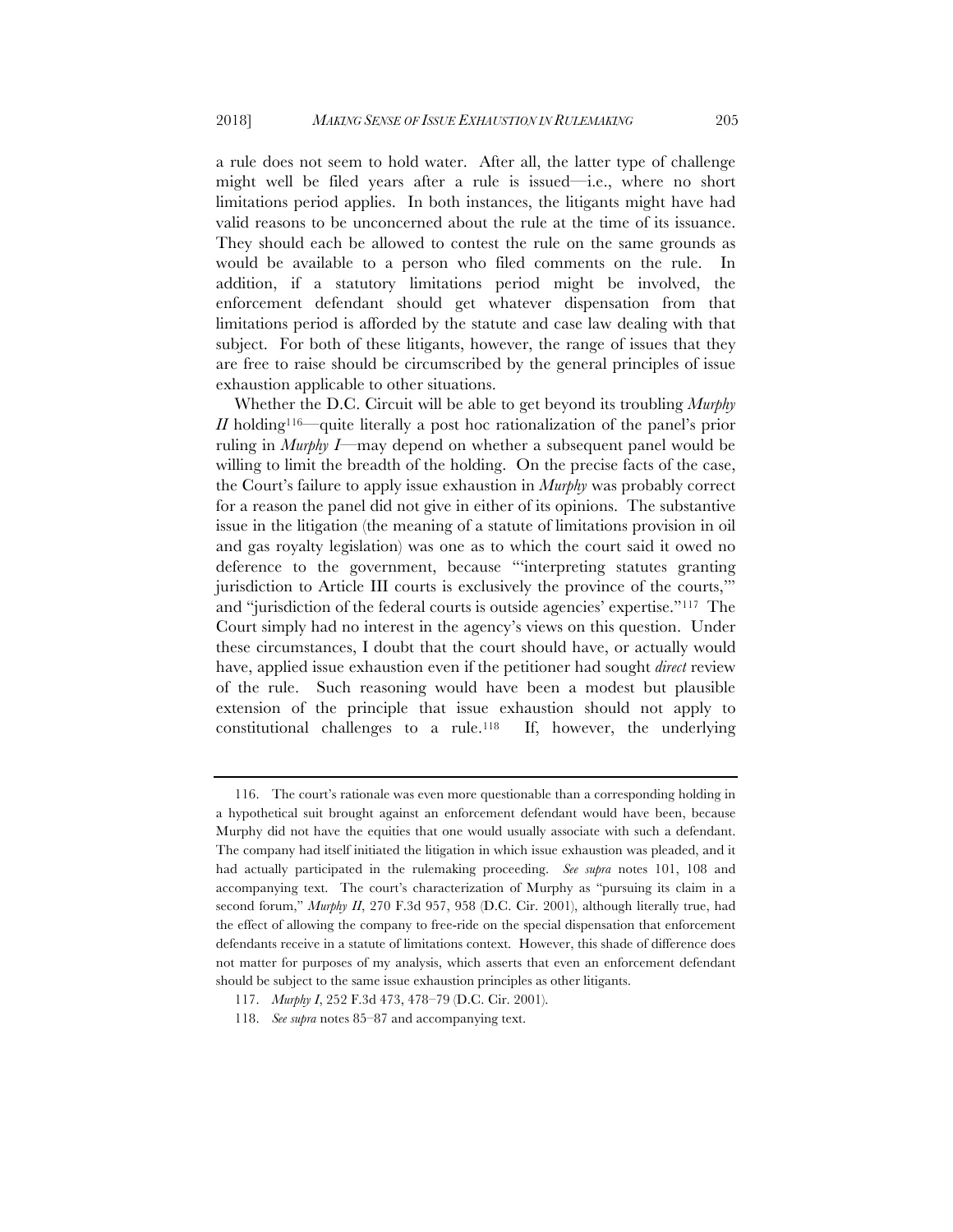substantive issue had been one on which the agency's expertise would have been important, enforcement of issue exhaustion would have been proper, either on direct review or in an application context.

One other factor to consider is the suggestion in ACUS Statement #19 that issue exhaustion requirements might be relaxed if "[t]he basis for the objection did not exist at a time when rulemaking participants could raise it in a timely comment."119 In context, as noted above, the example mentioned to support this remark was a situation in which an agency adopts a final rule that allegedly was not a "logical outgrowth" of the agency's proposed rule.120 In principle, however, a defendant in an enforcement action might rely on the same idea by arguing that a rule should be rejected on the basis of circumstances that have changed after the rule was promulgated. That theory would have antecedents in the case law on issue exhaustion in review of agency adjudication, $121$  as well as in cases that decline to enforce a statutory time limit because the issue was unripe for review in a timely direct challenge.<sup>122</sup> As a practical matter, judicial support for this theory could leave *some* enforcement defendants in a better position to resist an issue exhaustion defense than would have been possible for a litigant who had filed for review of a rulemaking proceeding as soon as the rule was issued. But a broad principle that issue exhaustion does not apply to enforcement defendants would also reach questions that *were*  discernible at the time of the rulemaking, and in my view that principle goes too far.

#### **CONCLUSION**

Although most of this essay probably sounds as though it assumes that issue exhaustion should ideally be reduced to orderly principles, that objective is probably unrealistic and perhaps not even desirable. Part I of this essay quoted at length from *Hormel v. Helvering*, in which the Court traced the practice of issue exhaustion in judicial review of administrative proceedings (in that context, agency adjudication) to the familiar practices

<sup>119.</sup> ACUS Statement #19, *supra* note 2, at 60,613.

<sup>120.</sup> *Id.* at 60,613 n.29.

<sup>121.</sup> *See* Wash. Ass'n for Television & Children v. FCC, 712 F.2d 677, 682 (D.C. Cir. 1983) (indicating that issue exhaustion should not apply "where issues by their nature could not have been raised before the agency," such as because of "a material change in circumstances").

<sup>122.</sup> Judge Williams referred to the latter proposition in *Koretoff v. Vilsack*, 707 F.3d 394, 400 n.2 (D.C. Cir. 2013) (Williams, J., concurring). For other authorities suggesting that such time limits need not apply if the issues were unripe for immediate review, see Levin, *supra* note 112, at 2214–15, 2215 nn.59–61, 2218 n.80. The same may be true if the defendant lacked fair notice of the agency's position. *Id.* at 2234–35.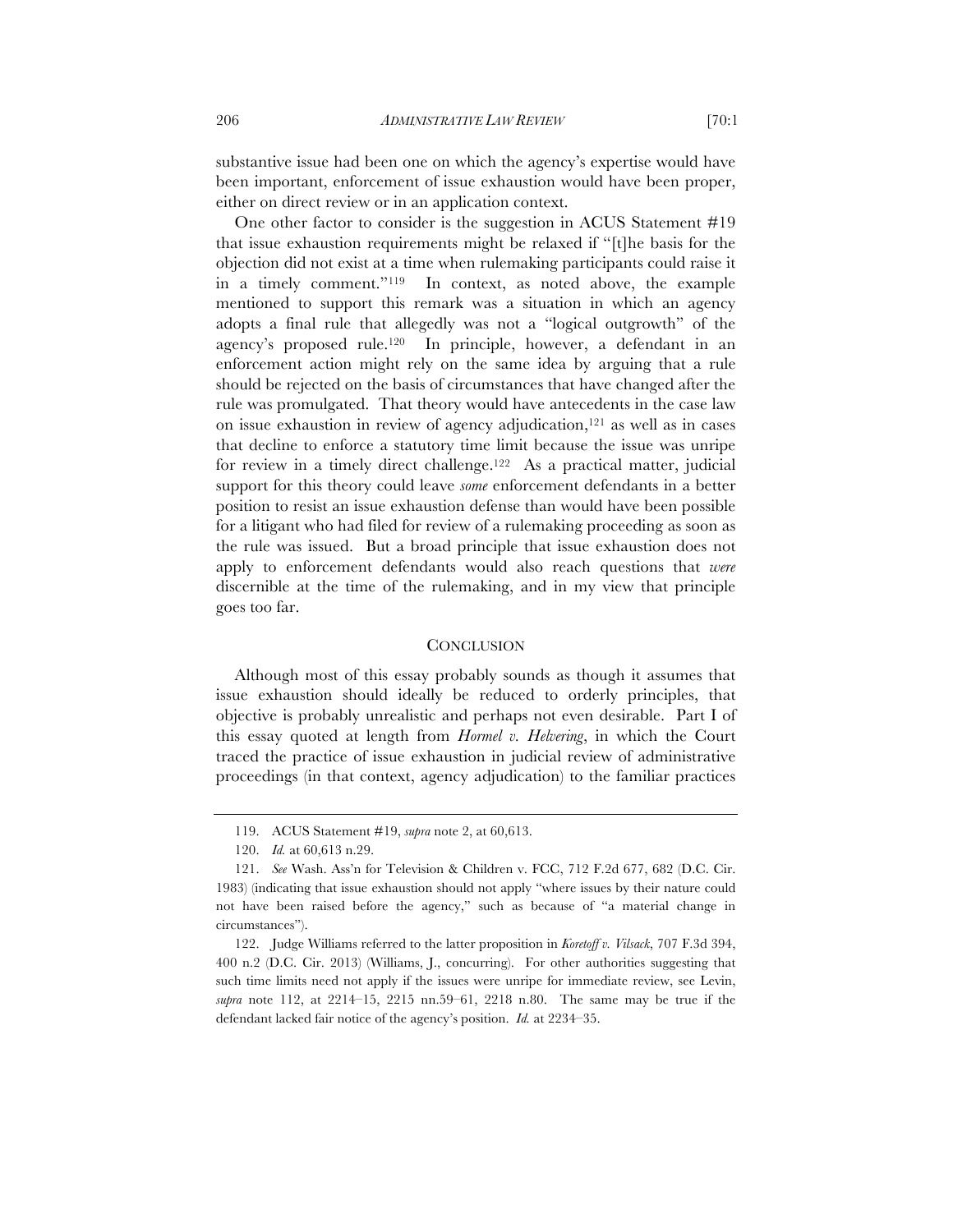of the courts in civil and criminal appeals.123 But Justice Black's opinion for a unanimous Court went on to acknowledge an irreducible role for judicial discretion, which entailed exceptions in the service of the larger public interest:

There may always be exceptional cases or particular circumstances which will prompt a reviewing or appellate court, where injustice might otherwise result, to consider questions of law which were neither pressed nor passed upon by the court or administrative agency below. [Our decisions], while recognizing the desirability and existence of a general practice under which appellate courts confine themselves to the issues raised below, nevertheless do not lose sight of the fact that such appellate practice should not be applied where the obvious result would be a plain miscarriage of justice.124

We should expect to find a similar degree of flexibility in the courts' implementation of issue exhaustion in their review of agency rules.125 We should not be surprised if they waive exhaustion regarding issues that they wish to address on the merits, while showing greater stringency with respect to issues that they prefer to sidestep, even if these latter proceedings seem hard to distinguish on administrative law grounds from cases in the first group.

Over time, however, the accretion of case law on an issue of this nature tends to shrink the de facto sphere of discretion, as precedents give rise to generalizations and then to default principles. Such default principles can be important even if courts do not always adhere to them. When judges follow them most of the time, they add predictability, stability, and legitimacy to the law. And when a court departs from these principles, it should expect to have to explain why it did so.

Professor Lubbers's article and the ACUS Statement have done much to advance the process of defining the proper occasions for issue exhaustion in rulemaking, and I hope that this essay will assist in the continuing process of refinement.

<sup>123.</sup> 312 U.S. 552 (1941).

<sup>124.</sup> *Id.* at 557–58.

<sup>125.</sup> A good example of willingness to acknowledge the role of such discretion is then-Judge Alito's opinion in *Sw. Pa. Growth All. v. Browner*, 121 F.3d 106, 112 (3d Cir. 1997), discussed in Lubbers, *supra* note 1, at 144. *See also* EPA v. EME Homer City Generation, L.P., 134 S. Ct. 1584 (2014). In that case, the Court declined to enforce a Clean Air Act provision under which "[o]nly an objection to a rule . . . raised with reasonable specificity during the period for public comment . . . may be raised during judicial review." *Id.* at 1602. The Court stated that, even if the respondents had not complied with that provision, the lapse was not jurisdictional, the agency had not pressed this point vigorously below, and the Court was "mindful of the importance of the issues respondents raise to the ongoing implementation of the [Act]." *Id.* at 1602–03.